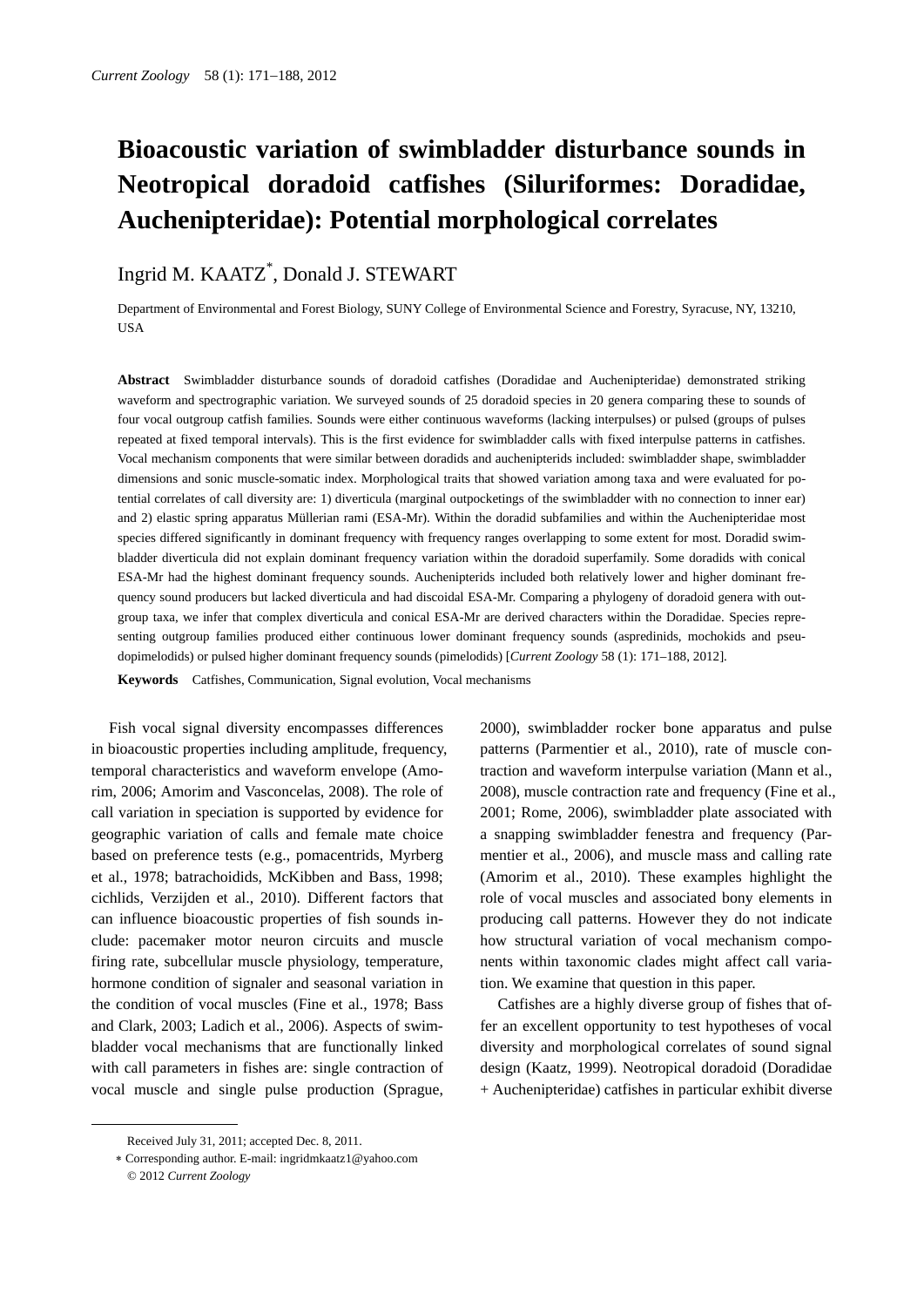vocal morphology (Kaatz, 2002; Kaatz et al., 2010) and their phylogenetic relationships are becoming reasonably well resolved (Sullivan et al., 2006; Birindelli, 2010). These catfishes produce sounds in agonistic, reproductive and disturbance contexts (Kaatz and Lobel, 2001; Kaatz, 2002) and they exhibit sound discrimination abilities for their own sounds (Wysocki and Ladich, 2003; Lechner and Ladich, 2008). The swimbladder vocal mechanism of doradoid catfishes involves a novel form of elastic spring apparatus, ESA (Bridge and Haddon, 1894; Ladich and Bass, 1997; Ladich, 2001; Parmentier and Diogo, 2006). Ladich (1997) described harmonic, frequency modulated, low fundamental frequency (species differences present), continuous swimbladder "drumming" sounds of two doradids. Kastberger (1977, 1978) illustrated differences in waveforms among species and found differences in ESA components (ligaments and exomembranes) among doradoids. We were interested in determining if there is any relationship between signal design and variation in the structural components of the vocal mechanisms of these catfishes. We thus conducted an evaluation of bioacoustic variation among doradoids to identify any possible morphological correlates.

We recorded disturbance context swimbladder sounds of doradoids and evaluated their waveform and spectrographic patterns to assess their diversity. Our morphological hypothesis was that aspects of sound producing mechanism structures that are different among taxonomic groups could influence call variation. We examined the following characteristics of the catfish vocal apparatus: swimbladder dimensions, presence or absence of swimbladder diverticula, vocal muscle mass and ESA morphology. In general, our goal is to improve understanding of how vocal communication may have evolved among catfishes and to generate testable hypotheses that merit further investigation.

## **1** Materials and Methods

#### **1.1 Species maintenance and taxa sampled**

Monospecific aquarium populations of imported juveniles were raised to sexual maturity in laboratories at SUNY-ESF and maintained for an observational period from 1991 to 1998. Fishes were maintained on diets of dried flakes or pellet foods commercially formulated for aquarium fishes, and frozen blood worms for reproductive conditioning. We used an artificial light cycle of approximately 12 h light and 12 h dark. Temperatures were held between  $24$  and  $28$  °C using submersible heaters. Doradoid specimens included 20 species in 15

genera for Doradidae and five species in five genera for Auchenipteridae (see Appendix 1) for acoustic data, and additionally, included the auchenipterids *Tocantinsia piresi* and *Trachelyopterichthys taeniatus* for morphological samples. Taxa were chosen to represent a wide range of behavioral and ecomorphological differences, including territorial to socially schooling and benthic to pelagic habits in order to examine the potential full range of diversity of vocal communication in this group of fishes. We compared Neotropical doradoid sounds to recordings of four vocal outgroup catfish families: Pseudopimelodidae (*Batrochoglanis raninus*), Aspredinidae (*Bunocephalus verrucosus*), Pimelodidae (*Phractocephalus hemioliopterus*) and Mochokidae (*Synodontis robbianus*). We compared an ictalurid, a pimelodid, an ariid and other mochokids to doradoids solely for morphological comparisons; those taxa were as follows: Ictaluridae (*Ictalurus nebulosus*), Pimelodidae (*Pimelodus pictus*), Ariidae (*Sciades seemani*), and Mochokidae (*Synodontis angelica, S. decora, S. euptera, S. nigriventris, S. notata, S. ocellifer, S. pardalis*, and a multi-spotted undescribed species). The arid, pimelodid and mochokids have swimbladder mechanisms, while the ictalurid lacks a swimbladder mechanism but can stridulate with pectoral spines.

#### **1.2 Specimen condition**

We describe sounds for adult fishes. Individuals of several species were judged to be sexually mature based on various indicators, including: 1) the presence of presumed to be gravid females based on the development of increased girth and cloacal papillae in aquarium populations that had been stimulated with water condition changes simulating rainy season conditions (*Platydoras* spp*.*, *Agamyxis pectinifrons*, *Amblydoras affinis*); 2) well developed eggs in dissected specimens (*Orinocodoras eigenmanni*); 3) well developed sperm sacs in dissected individuals (*Trachelyopterus galeatus*); 4) copulation attempts by males of females (*Liosomadoras morrowi*); or 5) successful spawning that produced larval fishes (*Tatia aulopygia*). The sexual maturity of all other species is an assumption based on similar body sizes. It was not possible to reproductively condition most of the species or maintain reproductive condition for very long in those that were responsive to conditioning. Only three *Platydoras costatus* individuals appeared to be becoming gravid (no papillae) during the time period where we took individuals into the field to record their sounds. Species that spawned had passed their reproductive prime by the time they were recorded in the field. It is thus our assumption that the sounds we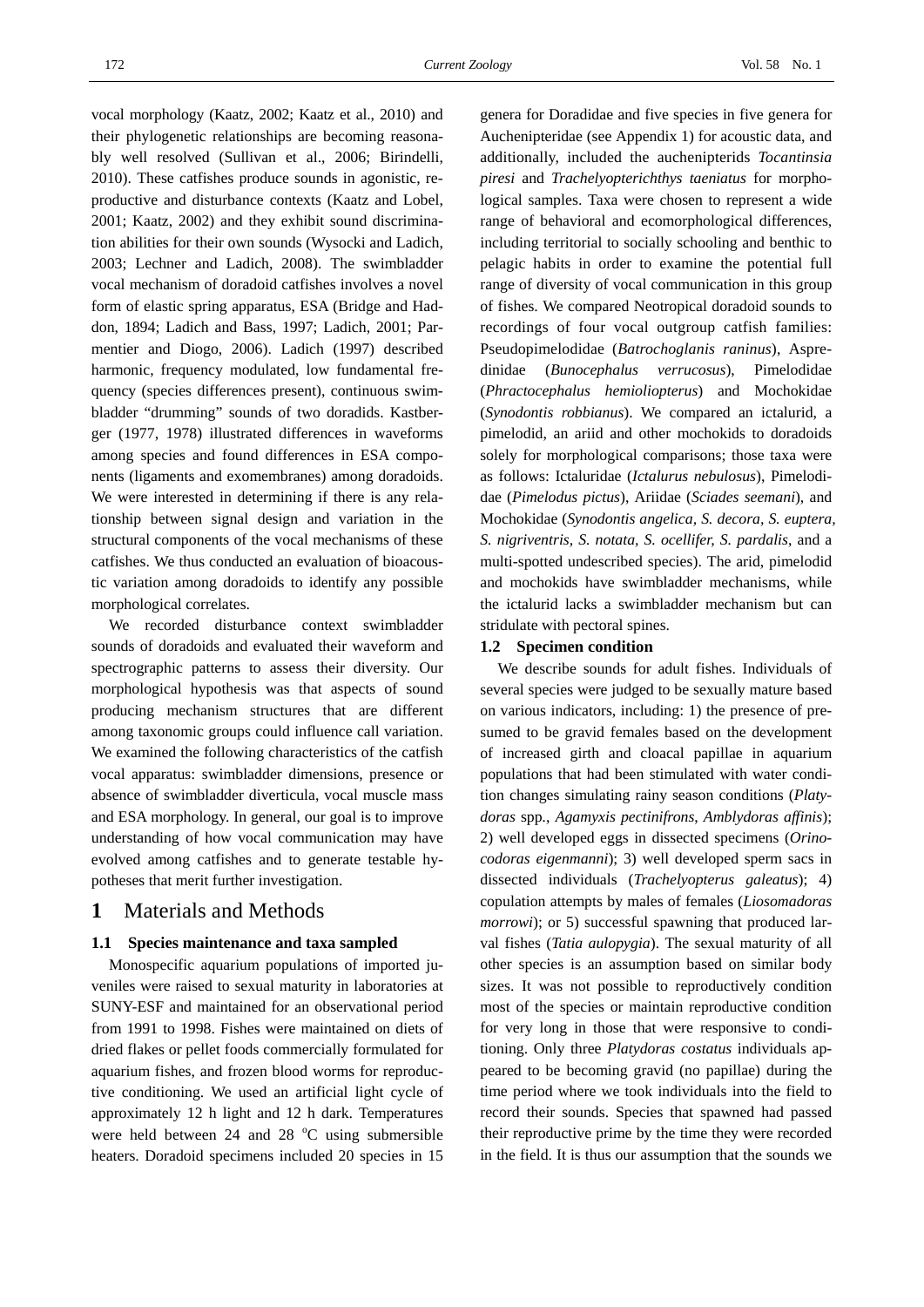recorded in the field for this study were for non-peak spawning condition individuals. However, any individual could have been at some level of reproductive conditioning, but we could not determine that precisely without physiological markers. All doradoid species included individuals that were found to be vocal when handled during disturbance and when un-disturbed during social interactions in aquarium populations. Miniaturization characterized some species (i.e., *T. aulopygia* and *Trachelyichthys exilis*) and for two larger bodied species, individuals we studied were not close to maximum adult size (i.e., *Megalodoras uranoscopus* and *Pterodoras granulosus*).

#### **1.3 Sound recordings**

We recorded disturbance sounds for 1–15 individuals per species (mean per species of  $4 \pm 3$  *SD*;  $n = 129$  total individuals for all species). Individuals were distinguished either by fin clipping, color patterns, fin and spine differences or sex for most species; standard length and weight or separately maintained aquaria with labels were used to identify individuals of the remaining species (*Acanthodoras cataphractus*, *P. costatus*, *L. morrowi* and all outgroup species). Disturbance sounds were elicited from individuals by holding them underwater next to a hydrophone. Individuals were positioned with their left side towards the hydrophone at a distance of 2.5 to 10 cm. Recordings were made with a Panasonic video camera and a BioAcoustics, Inc. hydrophone (for specifications see Kaatz and Lobel, 2001) in a shallow water environment. Fish were acclimated to field water and temperatures with incremental water changes in a holding container before being recorded. Recordings were conducted on Oneida Lake at the Cornell University Biological Field Station (Bridgeport, New York) from 1992 through 1996 and from June through September in late afternoon when natural and human noises were at a minimum. The hydrophone was suspended in a cotton mesh containment net 60 cm wide by 60 cm deep at a fixed location on the side of a wooden dock. The water column was 86 cm deep, and the substrate was mud and gravel covered with *Vallisneria* plant growth. Fishes were effectively recorded in a free field held 23 cm under the water surface and ~5 m from shore. Water temperatures ranged from 21 to 29  $^{\circ}$ C  $(26 \pm 2 \text{ SD})$ . Individuals recorded at water temperatures of <25 <sup>o</sup> C belonged to the species: *Acanthodoras spinosissimus* (3 individuals), *A. pectinifrons* (3 individuals), *L. morrowi* (2 individuals), *N. leporhinus* (1 individual, one of two recordings), *T. galeatus* (3 individuals) and *Oxydoras niger* (2 individuals). There were small but

significant differences in mean dominant frequency for one individual *Nemadoras leporhinus* recorded at 23 °C  $(388 \pm 69 \text{ Hz})$  and 27 °C (417  $\pm$  85 Hz), respectively (Kruskal-Wallis test,  $H_{1, 130} = 8.2$ ,  $P = 0.004$ ), indicating a limited effect of temperature over this range. Outgroup  $(28.5 \pm 0.7 \degree C)$ , doradid  $(26.2 \pm 1.8 \degree C)$  and auchenipterid  $(26.2 \pm 1.3 \degree C)$  mean temperatures per individual recording were similar. A temperature increase of 11  $^{\circ}$ C correlated with a 60 Hz increase in dominant frequency in a vocal sciaenid (Connaughton et al., 2002; also see Gillooly and Ophir, 2010) further suggesting our recordings were conducted within a sufficiently narrow temperature range to limit effects on frequency. We also included *O. eigenmanni* data from Kaatz and Lobel (2001) in our analyses; they were studied under similar conditions.

Individuals representing genera taken to Lake Oneida were recorded under the same field conditions during two to four of four consecutive sampling years. Recordings were made in a 76 L glass aquarium in 1998 and 2003 for *Doras punctatus*, *Nemadoras humeralis*, *Rynchodoras xingui* and *Trachydoras brevis*; lab recordings were conducted in a sound-proof room at SUNY-ESF that was designed for bioacoustic studies. Recording close to a hydrophone in a glass aquarium limits artifacts, and aquaria of the size we used for recordings have resonance frequencies (Akamatsu et al., 2002) above the range of known frequencies for catfish swimbladder sounds (Kaatz, 1999). A direct comparison of recordings of doradid catfish swimbladder sounds in the field and in a glass aquarium found no artifacts (Kaatz and Lobel, 2001); thus, we followed the same methods for aquarium recordings in this study. Species observed in the Ecuadorian Amazon (*Hassar orestis*, *Leptodoras acipenserinus*, *Nemadoras trimaculatus*, and *P. hemioliopterus*) were recorded in plastic containers of 76 to 114 L with fish recorded a few centimeters below the water surface next to the hydrophone, immediately after being caught in nets. Amazonian species were recorded in the months of June and July of 1998 in lowland rivers of Ecuador (i.e., Napo, Yasuni and Yanayacu Rivers).

#### **1.4 Bioacoustic analyses**

Sounds were analyzed using Engineering Design SIGNAL 4.0 (Berkeley, CA). We examined each sound in RTS (real time spectrogram) and graphed waveforms and spectrograms simultaneously. We digitized sounds at a sampling rate of 25 kHz (FFT 128, Hanning Window). We determined waveform patterns, spectrographic patterns, potential repertoire size, audibility (based on a human observer holding a fish in the air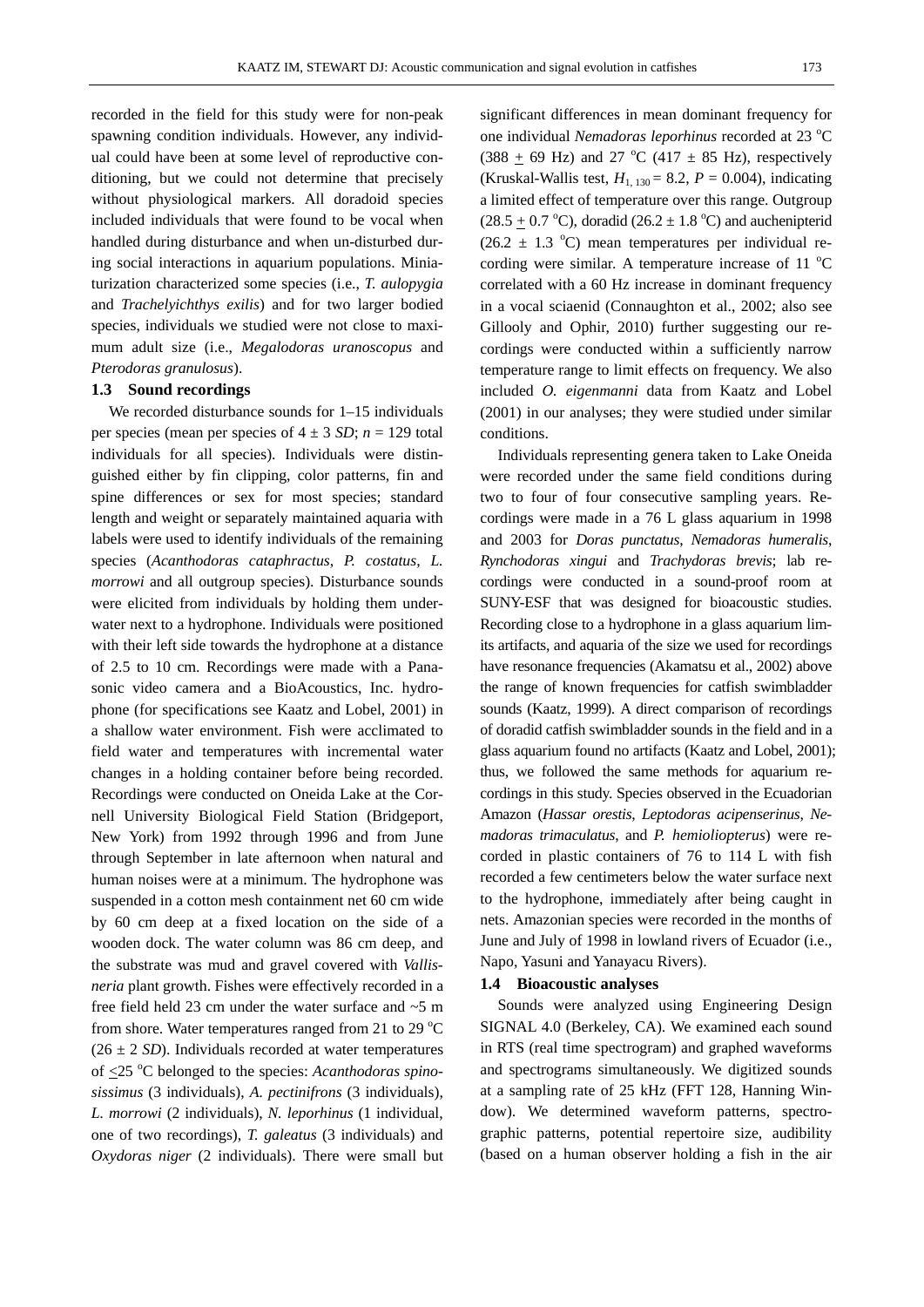within 1 m of the ear, although this may not directly equate to underwater amplitude) and dominant frequency for each species. We characterized dominant frequency because it is an acoustic trait evaluated by vocal fishes when communicating (Ladich et al., 2006). Dominant frequency was determined from a power spectrum (amplitude versus frequency graph).

We visually examined individual sounds in SIGNAL RTS to characterize waveform and spectrogram patterns. We classified sounds into two categories: 1) pulsed (sounds regularly temporally patterned, separated by interpulses in a sequence), and 2) continuous (sounds lacking interpulse off-times between consecutive pulses; Lobel et al., 2010). For species where pulsed sound types were present in a sample, we only characterized the continuous types and used these in our data analysis because they were present in most species. For *M. uranoscopus* the majority of sounds were pulsed, so we had to include them to maintain sample size, however there was no significant difference for dominant frequency between call types (K-W test,  $H_{1, 71} = 1.2, P = 0.239$ ].

We examined expanded, simultaneous waveform and spectrogram graphs for individual sounds to interpret pulse patterns. We documented waveforms (Lobel, 2001) and described patterns of oscillation maxima (Parmentier et al., 2005) and evaluated them according to Kaatz and Lobel (2001). We cannot relate waveform patterns to functional aspects of the doradoid ESA sound producing mechanism without further studies, but our working hypothesis is that distinct, repeating waveform patterns represent individual pulses. We define a pulse as a basic patterned acoustic unit that can be related to some basic vocal mechanism action, such as a single muscle twitch (Sprague, 2000; Connaughton, 2004; Amorim, 2006; Ladich et al., 2006), and that will vary among different mechanisms. Identifying waveform patterns could reveal differences in mechanisms and signal design potentially important to future researchers. Waveforms were described according to the number of oscillation maxima per recurring pattern (i.e., number of peaks per pulse, Parmentier et al. 2005). Waveforms were characterized at the center of a call because the first and last pulses often had fewer, lower, less characteristic peaks per pulse.

We assigned descriptions (onomatopeia, Appendix 1) to disturbance sounds that were audibly different to the human listener to provide an initial estimate of repertoire size in the disturbance context.

#### **1.5 Morphological preparations**

Specimens for morphological observations were ob-

tained from natural mortality of maintained populations monitored daily with the exception of *T. galeatus* whose individuals had been sacrificed for a separate study. These are the first measurements of structural components of the swimbladder vocal mechanism in this clade of fishes; thus, they provide a baseline for future studies.

Swimbladders were removed from specimens that had been preserved in 70% ethyl alcohol or fixed in 10% formalin (later transferred to 70% EtOH). We measured swimbladder dimensions for maximum length, width and depth. Swimbladders were photographed to document external shape when dried. We used swimbladder shape terminology from Birindelli et al. (2009). The specific terminology used by Eigenmann (1925) to describe the varied swimbladder wall extensions included: caeca (shallow outpocketings), horns (posterior or lateral pairs of diverticula), posterior caecum and diverticula consisting of multiple thin tubules. Birindelli et al. (2009) refer to well-developed posterior swimbladder extensions as the secondary bladder. We refer to all extensions from the swimbladder wall as "diverticula". We were especially interested in diverticula that extend posteriorly and were not associated with the inner ear, because we wanted to omit any structures that might be functionally associated with hearing (Webb and Smith, 2006) rather than sound production. When present, diverticula were counted, their locations were noted (anterior, lateral, or posterior), and maximum length and width were measured for representative samples. We were not able to determine swimbladder condition for *H. orestis*, *L. acipenserinus*, *Doras micropoeus* and *Nemadoras trimaculatus*; for those taxa, we referred to Birindelli et al. (2009, 2011) and Sabaj (2005).

The ESA vocal mechanism for doradoids involves muscles attached to bony processes, Müllerian rami (hence, ESA-Mr), which are modifications of the  $4<sup>th</sup>$ vertebral parapophyses (Sorenson, 1894–5, pg. 123; Ladich et al., 2006). The bilaterally symmetrical processes each insert into a pocket in the antero-dorsal wall of the swimbladder and are tightly connected to swimbladder tissue by their posterior surfaces. Vocal muscles originate on the posterior occipital region of the cranium and insert on the anterior surfaces of the ESA-Mr (Tavolga, 1962). Vocal muscles were dissected out from thawed frozen specimens and their total mass was measured to 0.0001 g using an analytical balance. Right and left side ESA-Mr muscles were individually removed and weighed, and the data combined for total mass. A sonic muscle-somatic index (SMSI) is defined as total sonic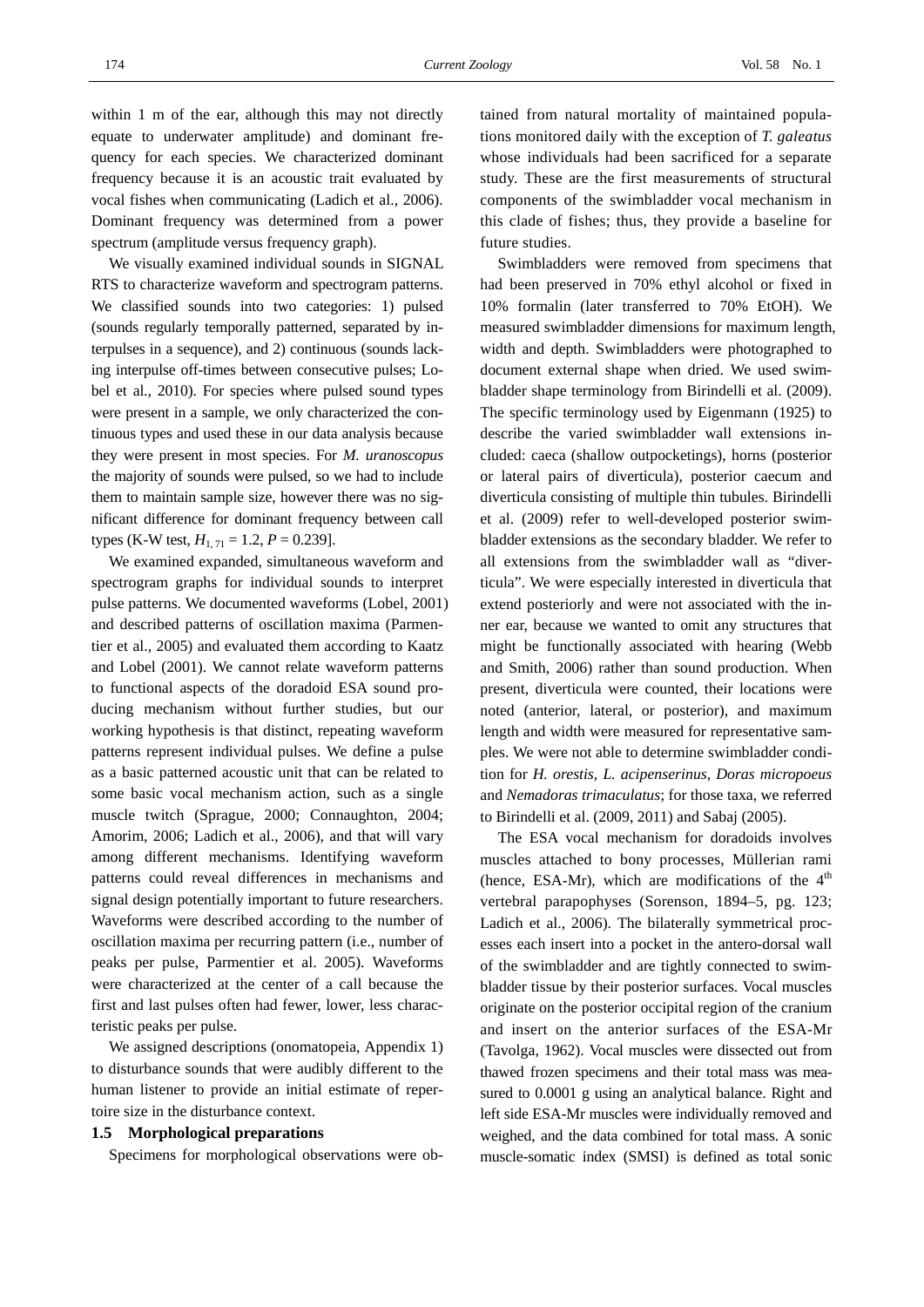muscle mass, divided by total body mass (measured to the nearest 0.01 g) times 100, for comparison to data of other vocal fishes (Connaughton et al., 1997).

We characterized ESA-Mr shapes (posterior surfaces inserting into the swimbladder) according to Higuchi (1992): 1) foliar (thin, leaf-like), 2) discoidal (thicker disc-shaped), 3) conical (cone-shaped); and we measured dimensions (dorso-ventral "height", left to right body axis "width", anterior-posterior "thickness"). ESA-Mr were photographically documented on skeletal preparations from water-macerated specimens after dissections and swimbladder removals were completed. We were not able to determine the ESA condition for *H. orestis*, *L. acipenserinus* or *N. trimaculatus* because we had no specimens. We quantified ESA-Mr dimensions using a digital micrometer for mochokid, doradid and auchenipterid species ( $n = 126$  total individuals; 1–27, 6  $\pm$  5 individuals per species). We measured one of the two processes depending on which one was most intact after skeletonization. For most species the ESA surface varied in thickness so we took one measurement from the thickest (maximum thickness) and one measurement from the thinnest (minimum thickness) area. In mochokids, we report the same value for both because the entire ESA surface was of even thickness and remeasurement risked damaging the specimen. *T. taeniatus* was the additional auchenipterid species included in dimensions measurements. *Platydoras armatulus*, *T. brevis*, *A. spinosissimus* and *N. leporhinus* were not included in the ESA dimensions measurements for doradids because of missing SL data or unresolved taxonomy.

#### **1.6 Acoustic morphology correlates**

To compare morphological character variation with call characteristics, we selected individuals of similar standard lengths (SL, Table 1) to minimize any possible effects of body size (Myrberg et al., 1993; Connaughton et al., 2002). For morphological data, outgroup and doradoid data sets did not differ significantly in SL except for comparisons of vocal muscles (Kruskal-Wallis test). Fishes compared for sex differences likewise did not differ significantly in SL (Kruskal-Wallis test). For all remaining cases, test groups differed significantly in length, hence we report SL for all test groups. Not all individuals that produced swimbladder sounds or all sounds produced could be evaluated for sound frequency because of noise by-products of a moving fish during recordings (see Appendix 1 for sample sizes). We only statistically analyzed sounds that had uninterrupted waveforms for the entire sound. We compared dominant frequency among groups differing in morphology of vocal mechanisms (i.e.,

diverticula and ESA-Mr). We tested for sexual dimorphism in vocal structures for *T. galeatus*, which could be sexed based on anal fin morphology.

## **1.7 Historical biology of swimbladder sound production systems**

Outgroups were selected on the basis of a comprehensive family level phylogeny for catfishes (Sullivan et al., 2006). Phylogenetic analyses of doradoids based on morphology (Higuchi, 1992; Higuchi et al., 2007; Ferraris, 1988, 2007; Birindelli, 2010) were used to develop a simplified cladogram including only the genera that we sampled in this study. The molecular phylogeny of Moyer et al. (2004) agrees with many of these relationships. We mapped dominant frequency and key morphological traits onto the cladogram to determine whether traits were basal and likely ancestral to various taxa or derived, being found only in some terminal taxa in the cladogram.

#### **1.8 Statistical analyses**

We used STATISTICA 6.0 for descriptive statistics of dominant frequency and morphological traits (range, mean  $\pm$  standard deviation in text, and 95% confidence interval in cladogram lineage comparisons). We  $log_{10}$ transformed, graphed residuals, and calculated variance, z-skew and z-kurtosis for data sets. We used z-skew and z-kurtosis scores of <2 as indicative of a normal distribution. Non-parametric statistics (Kruskal-Wallis test) were used because various data sets violated assumptions of normality. Mann-Whitney U tests were additionally conducted for all two sample tests but because their P values had very similar significance levels to K-W P values and conclusions of significance were the same we do not report them. Statistical comparisons of species frequencies were for pooled individuals. Species differences were determined as significantly different based on the lack of overlap for  $\pm$  95% CI around the mean and Mann-Whitney U tests within but not between subfamilies and families. Mean dominant frequencies for individuals are graphed for vocal outgroup and selected doradoid species (two different SL size classes from different years were used for one individual of *P. armatulus* to increase the sample size). We excluded *T. brevis*, *N. trimaculatus*, *L. acipenserinus* and *H. orestis* from analyses beyond descriptive statistics because individuals were either not verified beyond one recording session, or they were recorded in the field in plastic containers for which resonance frequencies were not determined; *R. xingui* was excluded because there were no dominant frequency values available. We compared dominant frequencies of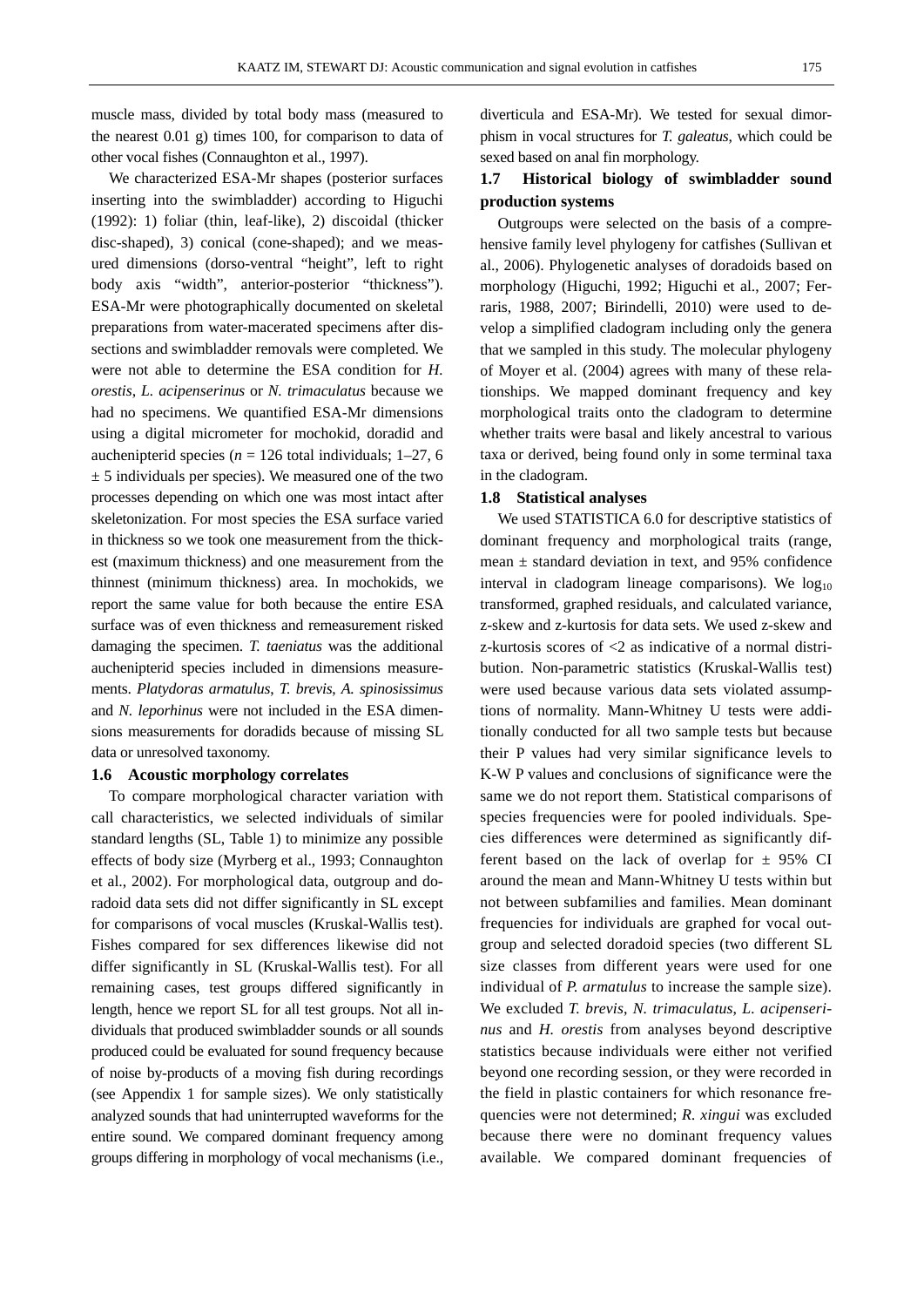groups with different vocal mechanism morphotypes and ESA-Mr morphologies using the nonparametric Kruskal-Wallis test with significance level of  $P \leq 0.05$ . Comparisons were between selected out-groups and doradoids, doradoid families and among species within families or subfamilies.

## **2** Results

## **2.1 Bioacoustic variation**

Sound patterns of up to 337 sounds per individual (36  $\pm$  48) and up to 577 sounds per species (160  $\pm$  139 sounds/species;  $n = 4,644$  total sounds) for 29 species in four outgroup and two doradoid families were examined spectrographically (distinct sound units of pulsed series sounds were measured separately). Continuous disturbance sounds were present in all species sampled except *P. hemioliopterus*. Pulsed sounds were present in *P. hemioliopterus* and three doradoid species (Appendix 1). The survey of doradoid sounds indicates waveform and spectrographic variation among the Doradidae (Fig. 1 A, B) and Auchenipteridae (Fig. 1 C, D). Distinct sounds were produced in sequences with irregular inter-sound intervals by all species (e.g., Fig. 2 A, B). Waveform patterns differed according to the number of oscillation maxima per recurring pattern, or pulse, at the call center (range 1 to 4) and relative amplitude or peak heights (Appendix 1). Waveform peak patterns were either: a) alternating in a relatively fixed pattern (Fig. 1 A, first amplitude peak highest, second peak approximately twice height of third lowest peak) with relatively similar maximum peak heights across repeating waveform; b) single uniform amplitude peaks; or c) complexly varying in peak numbers and relative heights (Fig. 1 D, first two pulse groups with declining maximum peak heights) with the greatest peak heights generally more than twice the height of other peaks within one pulse.



**Fig. 1 Waveforms (upper image) and spectrograms (lower image) of doradoid swimbladder disturbance sounds A**. Doradid continuous "growl", *Nemadoras leporhinus*. **B**. doradid fixed interval pulse groups, *Megalodoras uranoscopus*; **C**. auchenipterid continuous "growl", *Trachelyichthys exilis*; and **D**. auchenipterid fixed interval pulse groups, *Tatia aulopygia*. "Peak numbers" = consecutive oscillation maxima within a characteristic waveform or pulse.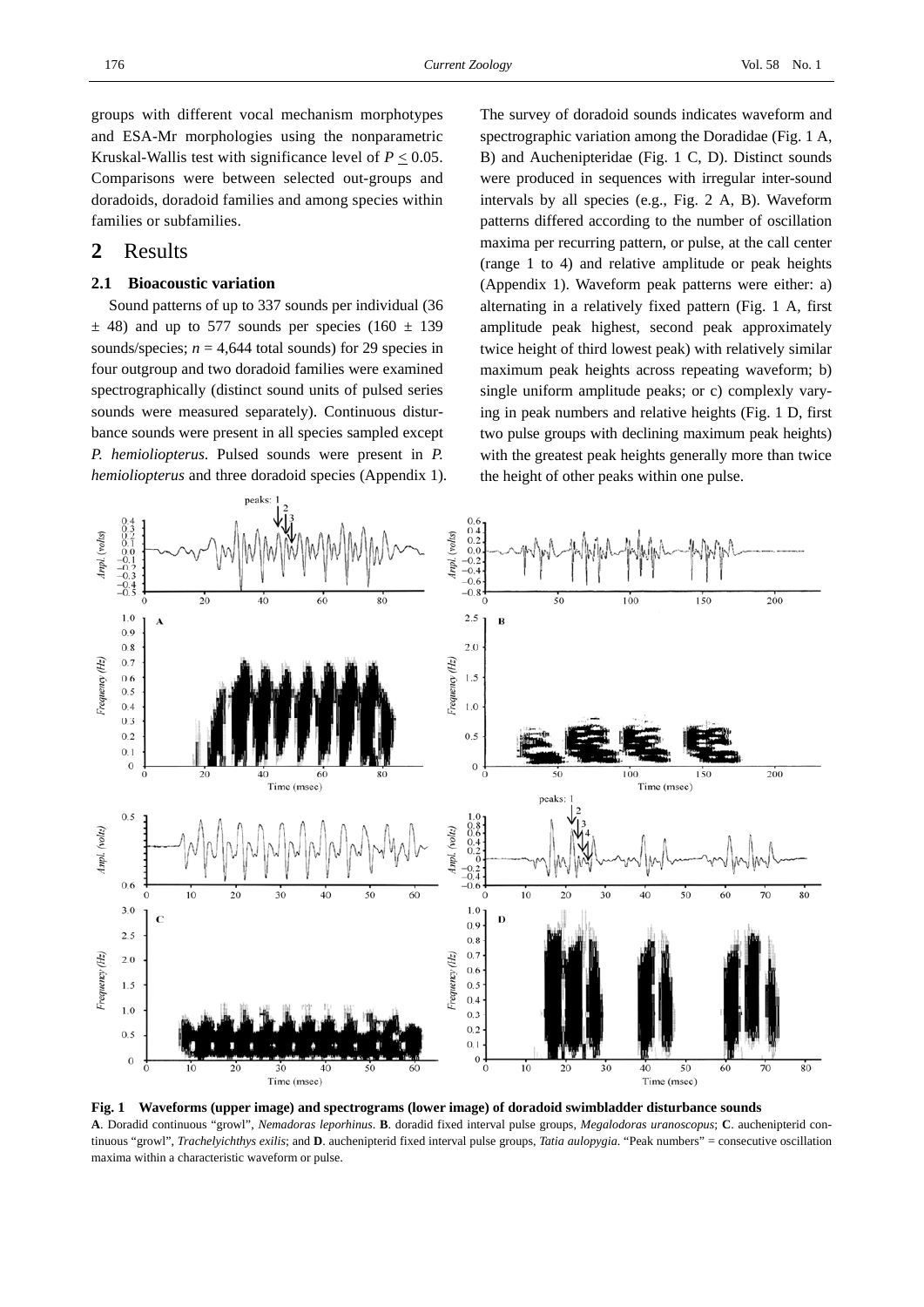

**Fig. 2 Field recordings of irregular sound series produced during disturbance A**. Three sounds, doradid *Doras micropoeus.* **B**. Six sounds, auchenipterid *Trachelyopterus galeatus*.

Repertoire size ranged from one to two per species (Appendix 1). Audibility of these sounds, to a human listener, was within 1 m in the air for most species. Exceptions were: 1) very low-amplitude for *B. verrucosus*, when holding the fish sounds were very weak and difficult to hear; and 2) high-amplitude for *L. morrowi*, with sounds audible up to 3 m away for a breeding group

whose sounds were not included in this study. Most species sounds were inaudible to the researcher outside of an aquarium. In the field, swimbladder sounds of low-amplitude species (i.e., *P. costatus* and *A. pectinifrons*) were detectable with a hydrophone at a minimum distance of 1 m (I. M. Kaatz, pers. obs.).

Dominant frequency was significantly different among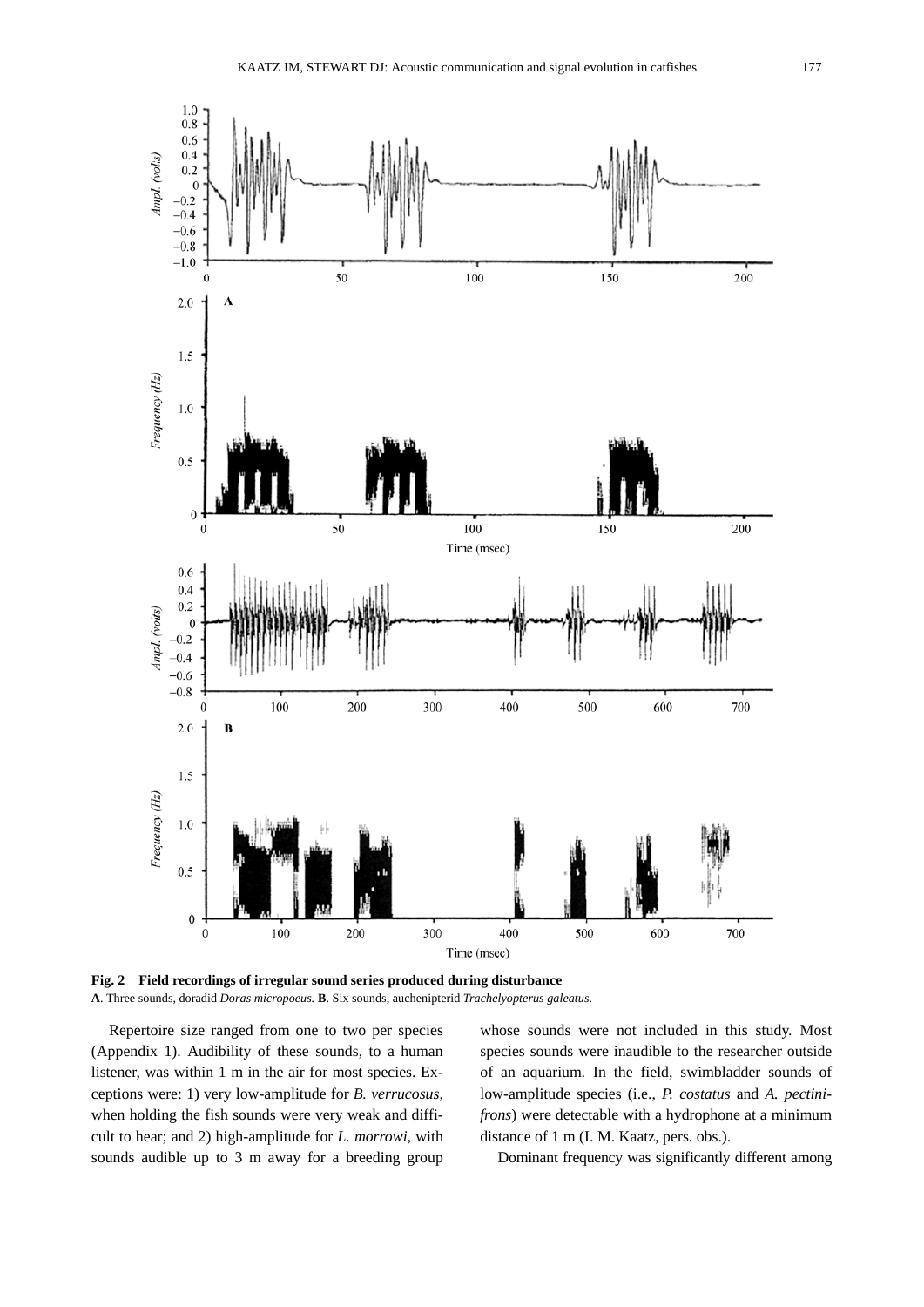species within doradid clades (Fig. 3): 1) for the Astrodoradinae and un-named sister group, all four species were significantly different  $(H_{3, 381} = 91.6, P < 0.001,$  and also based on lack of 95% CI overlap); 2) in the Platydoradinae, both species were significantly different  $(H_{1, 129} =$ 13.5,  $P < 0.001$ , and based on lack of 95% CI overlap); and 3) in the Doradinae, species were significantly different  $(H_{8,803} = 606.4, P < 0.001)$ , and based on lack of 95% CI overlap, all species pairs were significantly different from each other except *D. punctatus* and *Hemidoras stenopeltis*. Auchenipterids differed significantly among species ( $H_{4, 381} = 167.6$ ,  $P < 0.001$ ), with 95% CI overlap found for: 1) *L. morrowi* and *T. exilis*; and 2) *Auchenipterichthys thoracatus* and *T. galeatus*. Mann-Whitney *U* tests found the same significant differences  $(P < 0.045)$  between doradid species except for the following pairs that were not significantly different: 1) *A. pectinifrons* and *A. spinosissimus*; and 2) *O. eigenmanni*

and *N. humeralis*, while *D. punctatus* and *H. stenopeltis* were different. The auchenipterids *T. galeatus* and *A. thoracatus* were significantly different (Mann-Whitney U, *P*  $= 0.018$ ). Frequency ranges overlapped among most species to some degree (Appendix 1). The lowest dominant frequencies among doradids were 48 Hz for *T. brevis* and 58 Hz for *P. granulosus*, *M. uranoscopus* and *N. humeralis*. Lowest dominant frequency values for auchenipterid species were >100 Hz. The highest dominant frequency, 817 Hz for *L. acipenserinus*, was also found among doradids.

## **2.3 Morphological variation: comparisons to outgroups and between families**

Swimbladder shape was cordiform for the nonvocal outgroup Ictaluridae as well as for species representing vocal outgroup families, including an ariid, pimelodid, pseudopimelodid and mochokids (Fig. 3). The aspredinid had a non-rigid, non-cordiform, translucent



#### **Fig. 3 Cladogram of doradoid swimbladders (orientation = top of page anterior) for taxa whose sounds were recorded, with examples from outgroup catfish families**

The best, intact, side of dissected swimbladders are shown with ventral views indicated by a tripartite indentation and dorsal views showing two insertion points anteriorly for elastic spring apparatus processes (ESA-Mr). Numbers in parentheses next to images indicate other species with similar shaped swimbladders. *Doras micropoeus* (#12 in figure) has a single thin posterior diverticulum (swimbladder type not shown, see Birindelli et al., 2009). The swimbladder character state for *N. trimaculatus* (#15) was determined from Birindelli et al. (2009), for *H. orestis* (#17) from Birindelli et al. (2011) and for *L. acipenserinus* (#18) from Sabaj (2005). Hypothesized origins for diverticula and conical ESA-Mr are indicated by color coded circles on cladogram nodes and in boxes, upper right. Species designations are listed in Appendix 1. ESA-Mr = "C" conical, and "D" discoidal. Diverticula are coded: "DL" length >1/3 swimbladder and posterior, "Ds" short, thin or fringed lateral, "Dr" highly reduced swimbladder with anterior and posterior horns,. Numbers = mean dominant frequency in Hz per species  $\pm$  95% CI. "AST" = Astrodoradinae; "PLA" = Platydoradinae; "DOR" = Doradinae; "?" un-assigned subfamily status (Birindelli, 2010); "-" character state unavailable; and scale bar = 1 cm.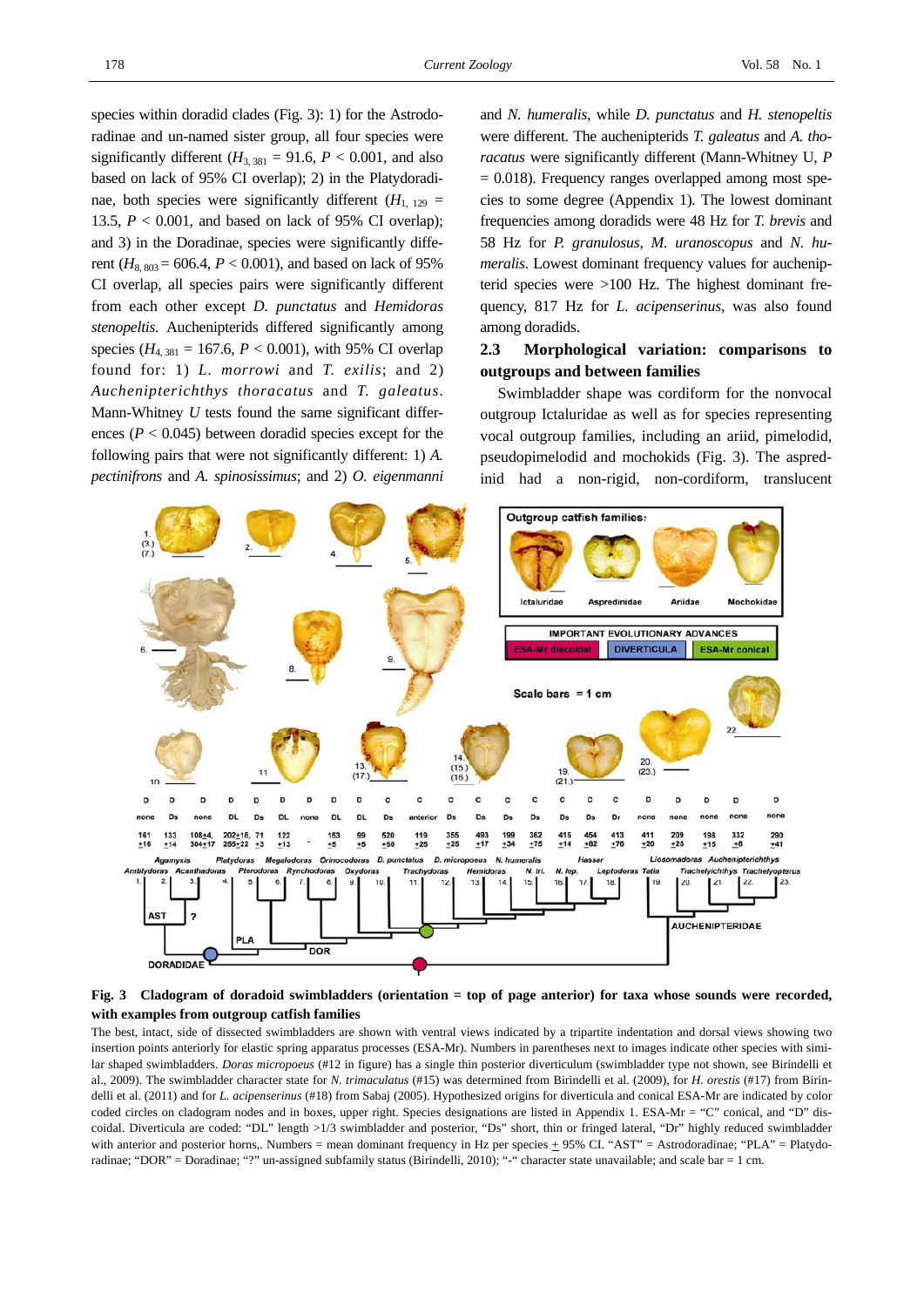swimbladder that was spherical with a constriction along its central body axis. Doradids and most auchenipterids shared a relatively rigid, cordiform swimbladder that had an opaque tunic except for *A. thoracatus* whose tunic was translucent and non-rigid. Swimbladders were apple-shaped in *A. affinis*, *Acanthodoras* spp. and *R. xingui*. Abbreviated cordiform swimbladders are exemplified by *A. pectinifrons* and *Platydoras* spp. and auchenipterid genera. The most longitudinally oblong, cordiform swimbladders were found in the doradids *M. uranoscopus*, *O. niger* and *O. eigenmanni* (Fig. 3).

Swimbladder dimensions of doradoids (doradids,  $n =$ 88 individuals, 16 species; auchenipterids, *n* = 56 individuals, eight species) were compared to mochokids (*n*  $= 18$  individuals, nine species, SL 3.7–14.3 cm, 9.1  $\pm$ 3.5) (Table 1). Outgroup swimbladder length  $(H<sub>1, 162</sub>)$ 0.3,  $P = 0.323$ ) and depth  $(H_{1, 162} = 2.0, P = 0.157)$  were not significantly different from doradoids, while mochokids had reduced widths  $(H_{1, 162} = 4.9, P = 0.027)$ . Doradid (SL 2.8–26.0 cm,  $9.1 \pm 4.1$ ) and auchenipterid (SL 2.8–23.0 cm;  $12.8 \pm 5.3$ ) swimbladder dimensions were significantly different in length  $(H_{1, 144} = 10.3, P <$ 0.001), width (H<sub>1, 144</sub> = 7.7,  $P < 0.005$ ) and depth (H<sub>1, 144</sub>  $= 8.1, P = 0.004$ . Auchenipterid swimbladder dimensions were wider, longer and deeper.

Diverticula were absent in all outgroup taxa and auchenipterids. Diverticula were present in species of two of three doradid subfamilies (i.e., Platydoradinae and Doradinae, but not Astrodoradinae) that we sampled and in the un-named sister group of the Astrodoradinae. Diverticula were present in ten genera (i.e., *Platydoras*, *Agamyxis*, *Orinocodoras*, *Pterodoras*, *Megalodoras*, *Oxydoras*, *Nemadoras*, *Doras, Trachydoras* and *Hemidoras*) that we examined and are described as present for *H. orestis*, *L. acipenserinus* and *D. micropoeus*, which we did not examine (see Birindelli et al., 2010).

The number and lengths of diverticula were species specific (we were not able to sample the swimbladders of both *Platydoras* spp.) and varied from shorter diverticula less than a few mm in length (e.g., *A. pectinifrons*) to longer diverticula, >1/3 swimbladder length (e.g, *O. niger*; Fig. 3).

The pimelodid outgroup ( $n = 23$  individuals; SL 5.2–7.9 cm,  $6.3 \pm 0.9$ ; *P. pictus*), had significantly less total vocal muscle mass  $(H<sub>1, 75</sub>= 19.4, P < 0.001)$  than doradoids. Doradids ( $n = 23$  individuals; SL 5.4–25.0) cm,  $11.0 \pm 5.1$ ; five species) had a lower vocal muscle mass than auchenipterids  $(n = 29)$  individuals; SL 11.9–22.9 cm,  $17.0 \pm 2.5$ ; two species) (H<sub>1,52</sub> = 16.5, *P* < 0.001). SMSI was higher in the out-group and similar for doradoid families (Table 1).

For catfish outgroup families, ESA-Mr were absent in a pimelodid, an aspredinid and an ictalurid. ESA-Mr present in the outgroup Mochokidae were foliar in shape (Fig. 4A), translucent and paper-thin in some specimens, with a flexible narrow stalk attaching them to the vertebral column. Pseudopimelodids have an ESA, but we did not examine it (see Parmentier and Diogo, 2008).

The most derived members of the doradid subfamily Doradinae have conical ESA-Mr that extend from a reduced disc-shaped base and end in posteriorly-directed protrusions of various shapes as follows: *D. punctatus* have a moderate disc base with an acutely tapering end (Fig. 4 C); *D. micropoeus* have a hemi-spherical plug; *H. stenopeltis* have a highly-reduced round-ended plug; *N. leporhinus* have an elongated cylindrical plug with a narrow, dorsally attaching stalk (Fig 4 D); *N. humeralis* have a spherical plug; *N. trimaculatus* are conical (J. Birindelli, pers. com.); *H. orestis* have an anterior bony base and postero-ventral end with spherical cartilage (J. Birindelli, pers. com.); *L. acipenserinus* have a shortened plug-like cylinder (M. Sabaj, pers. com.)

**Table 1 Measurements of standard body length and morphological features related to sound production system (range, mean, standard deviation±***SD***)** 

| Character          | Outgroups                      | Doradidae                       | Auchenipteridae                | Sample size (n) |
|--------------------|--------------------------------|---------------------------------|--------------------------------|-----------------|
| Standard length    | $4.7 - 14.2(7.7 \pm 2.8)$      | $4.9 - 18.7(9.4 \pm 2.8)$       | $5.4 - 16.0$ $(8.4 \pm 2.1)$   | 129             |
| Swimbladder length | $0.7-2.9(1.7\pm0.7)$           | $0.4 - 4.5(1.7 \pm 0.7)$        | $0.3 - 4.3$ $(2.2 \pm 1.0)$    | 162             |
| Swimbladder width  | $0.7-1.9(1.3\pm0.4)$           | $0.5 - 3.3(1.6 \pm 0.6)$        | $0.3 - 3.7(2.0 \pm 0.9)$       | 162             |
| Swimbladder depth  | $0.4-1.3(0.8\pm0.3)$           | $0.2 - 2.0$ $(0.8 \pm 0.3)$     | $0.2 - 2.5$ $(1.1 \pm 0.5)$    | 162             |
| Vocal muscle mass  | $0.0429 \pm 0.03$              | $0.1841 \pm 0.3$                | $0.3264+0.1$                   | 75              |
| <b>SMSI</b>        | $0.19 - 1.88$ (1.05 $\pm$ 0.4) | $0.03 - 0.68$ $(0.256 \pm 0.2)$ | $0.11 - 0.86$ (0.26 $\pm$ 0.2) | 75              |

Standard length is for all individuals that produced swimbladder sounds; for vocal muscle mass only mean and SD are given). All lengths are in cm; swimbladder dimensions exclude diverticula when present; total wet muscle mass is in g; SMSI is total sonic muscle mass as percentage of total body mass.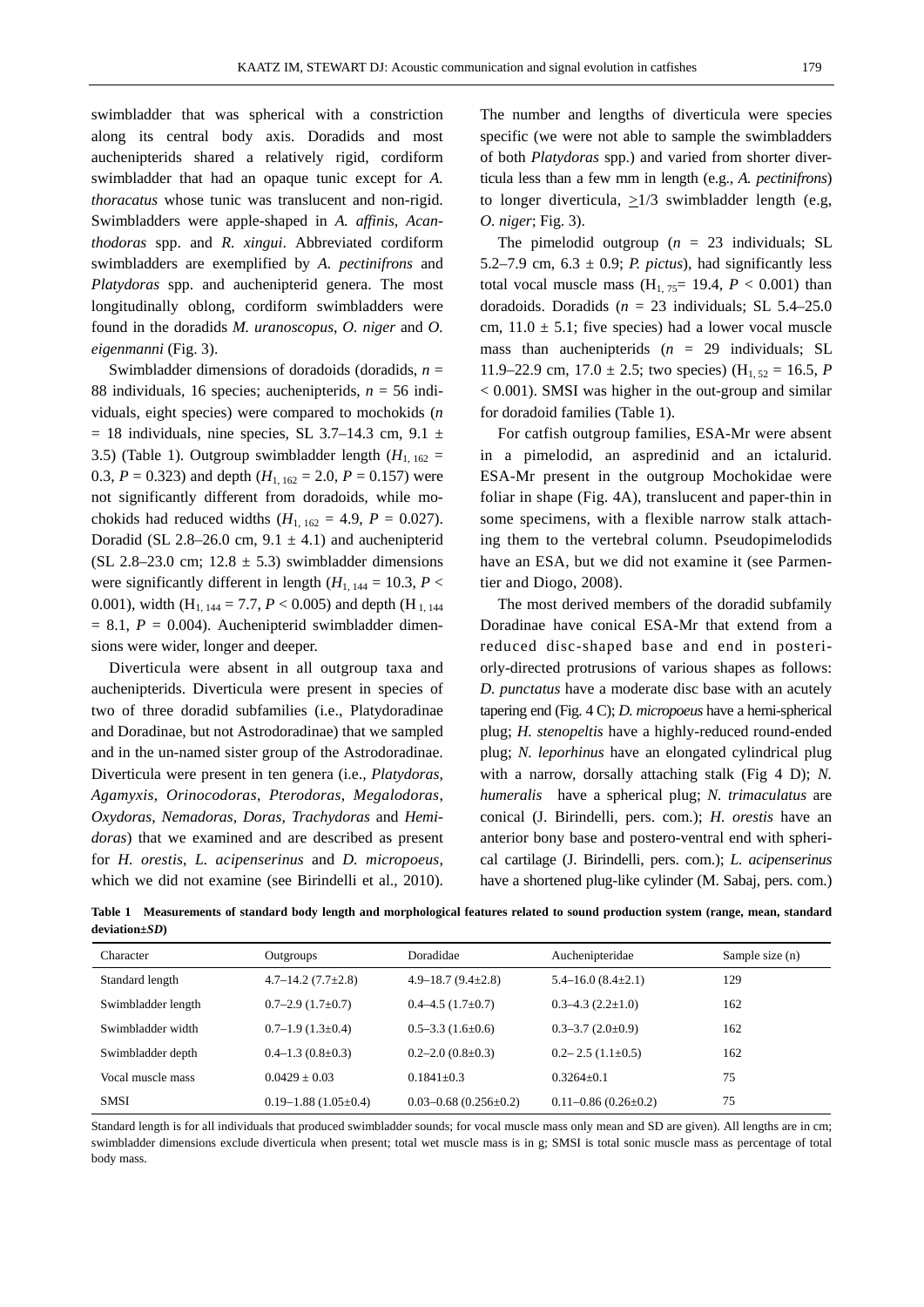

#### **Fig. 4 Elastic spring apparatus Müllerian rami (ESA-Mr) types**

All insert dorso-anteriorly into the swimbladder (ventral view of skulls, anterior to left).

**A**. Foliar, mochokid *Synodontis decora*. **B**. Discoidal, auchenipterid *Tocantinsia piresi*, the ESA-Mr dimensions of this species were not included in statistical tests. **C**. Conical, acute plug extending from reduced disc, doradid *Doras punctatus.* **D**. Conical, cylindrical plug, doradid *Nemadoras leporhinus*. Arrows indicate ESA-Mr; scale bars = 5 mm.

and *T. brevis* have a wider disc base tapering into an acute posterior plug. Bony, thicker, rigid discoidal ESA-Mr, with a wide attachment dorsally to the vertebral column, were present in all other doradoid species (Fig. 4 B).

ESA-Mr of the outgroup mochokid *S. robbianus* (SL 8.0–14.3 cm,  $11.1 \pm 2.1$ ) had significantly thinner and narrower processes compared to doradoids (SL 4.0–30.0 cm,  $12.6 \pm 5.4$ ) but were similar in height (Table 2). Doradid (SL 4.8–30.0 cm,  $11.8 \pm 5.8$ ; 13 species) and auchenipterid (SL 4.0–22.1 cm,  $13.5 \pm 4.6$ ; six species) ESA-Mr dimensions did not differ significantly in height or maximum thickness, while auchenipterids had wider processes with greater minimum thickness than doradids (Table 2). Among doradoids, conical (i.e., non-discoidal) ESA-Mr (SL 5.4–11.4 cm,  $8.2 \pm 2.1$ ) were significantly different from discoidal (SL 4.0–30.0 cm,  $13.0 \pm 5.4$ ) for all traits except minimum thickness

(Table 2). In the auchenipterid *T. galeatus*, there were no significant differences in ESA-Mr dimensions between males (SL 13.8–23.0 cm,  $18.1 \pm 2.1$ ) and females (SL 14.6–22.1 cm,  $17.4 \pm 2.0$ ) (Table 2).

#### **2.4 Acoustic morphological correlates**

Doradids  $(204 \pm 132 \text{ Hz}; \text{SL } 5.2{\text -}17.0 \text{ cm}, 9.2 \pm 2.4)$ had a significantly lower dominant frequency than auchenipterids (282  $\pm$  110 Hz; SL 5.4–16.0 cm, 8.1  $\pm$ 1.8) (*H*1, 1528 = 196.9, *P* < 0.001). Auchenipterids lacked diverticula (Fig. 3) except for one specimen of *T. galeatus* with two posterior threads ~2 cm in length. Doradids with diverticula had a significantly higher dominant frequency (209 ±137 Hz; SL 5.2–11.8 cm, 9.0  $\pm$  2.4) than those lacking diverticula (166  $\pm$  81 Hz; SL 6.5–12.0 cm,  $10.5 \pm 1.8$ ) (H<sub>1, 1147</sub> = 5.6, *P* = 0.017). Four doradid species were responsible for the highest mean dominant frequencies within the statistically analyzed, diverticulated swimbladder group: *H. stenopeltis*,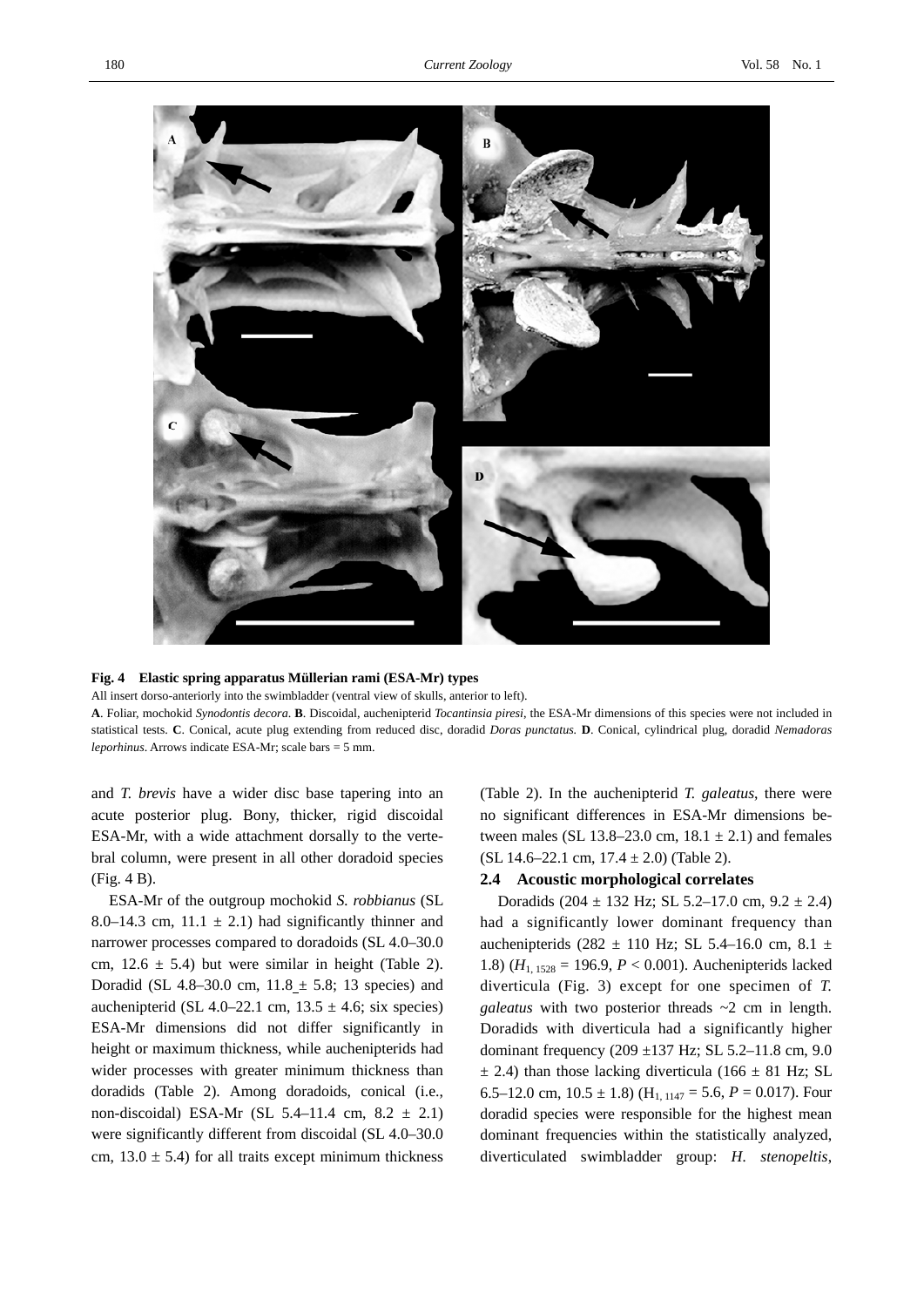| Taxon                                                                                               | Width             | Height            | Minimum thickness | Maximum thickness | # individuals |  |  |  |  |  |
|-----------------------------------------------------------------------------------------------------|-------------------|-------------------|-------------------|-------------------|---------------|--|--|--|--|--|
|                                                                                                     |                   |                   |                   |                   |               |  |  |  |  |  |
| Mochokid and Doradoid (doradid and auchenipterid) differences: Kruskal-Wallis ( $df = 1, n = 126$ ) |                   |                   |                   |                   |               |  |  |  |  |  |
| Mochokidae                                                                                          | $3.29 \pm 0.8$    | $4.36 \pm 1.2$    | $0.19 \pm 0.1$    | $0.19 \pm 0.1$    | 8             |  |  |  |  |  |
| Doradidae                                                                                           | $5.45 \pm 2.8$    | $5.16 \pm 2.4$    | $0.54 \pm 0.3$    | $0.94 \pm 0.6$    | 63            |  |  |  |  |  |
| Auchenipteridae                                                                                     | $6.57 \pm 2.7$    | $5.82 \pm 2.1$    | $0.63 \pm 0.2$    | $0.92 \pm 0.4$    | 55            |  |  |  |  |  |
| H                                                                                                   | $8.0, P = 0.005$  | 2.2, $P = 0.137$  | 21.4, $P < 0.001$ | 22.3, $P < 0.001$ |               |  |  |  |  |  |
| Doradid and Auchenipterid differences: Kruskal-Wallis ( $df = 1$ , $n = 118$ )                      |                   |                   |                   |                   |               |  |  |  |  |  |
| H                                                                                                   | 4.6. $P < 0.032$  | 2.6, $P = 0.105$  | 6.2, $P = 0.013$  | 1.1, $P = 0.285$  |               |  |  |  |  |  |
| Doradoid process morphotype differences: Kruskal-Wallis ( $df = 1$ , $n = 118$ )                    |                   |                   |                   |                   |               |  |  |  |  |  |
| Non-discoidal                                                                                       | $1.87 \pm 1.0$    | $2.43 \pm 1.7$    | $0.73 \pm 0.3$    | $2.11 \pm 0.5$    | 9             |  |  |  |  |  |
| Discoid                                                                                             | $6.31 \pm 2.7$    | $5.72 \pm 2.1$    | $0.57 \pm 0.2$    | $0.83 \pm 0.4$    | 109           |  |  |  |  |  |
| H                                                                                                   | 20.8, $P < 0.001$ | 14.8, $P < 0.001$ | 3.4, $P = 0.065$  | 24.0, $P < 0.001$ |               |  |  |  |  |  |
| Auchenipterid sex differences: Kruskal-Wallis $(df = 1, n = 25)$                                    |                   |                   |                   |                   |               |  |  |  |  |  |
| Male                                                                                                | $8.26 \pm 1.0$    | $6.93 \pm 1.0$    | $0.86 \pm 0.2$    | $1.22 \pm 0.2$    | 15            |  |  |  |  |  |
| Female                                                                                              | $8.42 \pm 1.3$    | $7.26 \pm 1.0$    | $0.78 \pm 0.1$    | $1.21 \pm 0.3$    | 10            |  |  |  |  |  |
| H                                                                                                   | $0.1, P = 0.803$  | $0.9, P = 0.332$  | 1.4, $P = 0.232$  | $0.2, P = 0.677$  |               |  |  |  |  |  |

**Table 2 Morphological variation in dimensions (mm) of the Müllerian ramus of the elastic spring apparatus among mochokid and doradoid catfishes (mean ±** *SD***)** 

*N. leporhinus*, *D. micropoeus* and *D. punctatus* (Appendix 1). Doradids with posterior, larger diverticula  $(21/3)$ of swimbladder length) had a lower dominant frequency  $(166 \pm 89 \text{ Hz}; \text{SL } 5.2{\text{--}}14.7 \text{ cm}, 8.7{\text{++}}2.0) \text{ than species}$ with smaller or fringed diverticula ( $276 \pm 167$  Hz; SL 5.7–17.0 cm,  $9.5 \pm 3.0$ ;  $H_{1,1013} = 47.5$ ,  $P < 0.001$ ). However, taxa producing the lowest dominant frequencies included *P. granulosus* with short, fringelike diverticula as well as *M. uranoscopus* with large, complex posterior diverticula. Taxa producing the highest dominant frequencies had either fringed or small, posterior diverticula.

Doradids with conical ESA-Mr (i.e., *H. stenopeltis*, *N. humeralis*, *N. leporhinus*, *D. micropoeus* and *D. punctatus*; SL 5.7–11.2 cm,  $8.3 \pm 1.2$ ) have a higher dominant frequency (383  $\pm$  129 Hz; 58–576 Hz) compared to doradids with a discoidal ESA-Mr  $(147 \pm 68 \text{ Hz})$ ; 58–345 Hz; SL 5.2–17.0 cm,  $9.4 \pm 2.6$ ) (H<sub>1, 1147</sub> = 415.0,  $P < 0.001$ ). However, one species with a conical ESA-Mr had a low mean dominant frequency below 200 Hz (i.e., *N. humeralis*). Three species with conical ESA-Mr not included in the statistical analysis (i.e., *N. trimaculatus*, *H. orestis* and *L. acipenserinus*) had high, >300 Hz, mean dominant frequencies (Fig. 3), while another (i.e., *T. brevis*) did not. Among auchenipterids *T. aulopygia*, *T. galeatus* and *A. thoracatus* had higher mean dominant frequencies than the remaining two auchenipterid species (Appendix 1), but all of these

species have discoidal ESA-Mr and lacked diverticula.

## **2.5 Historical biology: Evolution of swimbladder sound production systems**

The sister group of doradoids, aspredinids, had a continuous waveform. Three of the outgroup species (*S. robbianus*, *B. raninus* and *B. verrucosus*) had dominant frequencies (112  $\pm$  5 Hz) that were significantly lower than doradoids (224  $\pm$  131 Hz)  $H_{1, 1589} = 55.6$ ,  $P \le$ 0.001) (Appendix 1; Fig. 5 A, B). Among doradids relatively low (<200 Hz) and high ( $\geq$ 200Hz) mean dominant frequency sounds were found within each of the subfamilies. Basal genera of the Doradinae, *Pterodoras* and *Megalodoras*, had among the lowest mean dominant frequencies (i.e., 71 and 122 Hz) in the superfamily. Seven of the nine most derived taxa of the Doradinae (i.e., *D. punctatus* to *L. acipenserinus*) included the highest mean dominant frequencies (i.e., 355 to 520 *Hz*). The opposite pattern is found in the Auchenipteridae, where the basal *T. aulopygia* had a higher mean dominant frequency (i.e., 411 Hz) than more derived taxa.

All outgroups had cordiform swimbladders except the aspredinid sister group (Fig. 3). The most complex and longest (>1/3 of swimbladder length) diverticula (i.e., *M. uranoscopus*) were present in the doradinae. Short  $\left(\frac{1}{3} \text{ of}}\right)$  swimbladder length) diverticula were present in two of the doradid subfamilies and absent in the Platydoradinae. Auchenipterids and vocal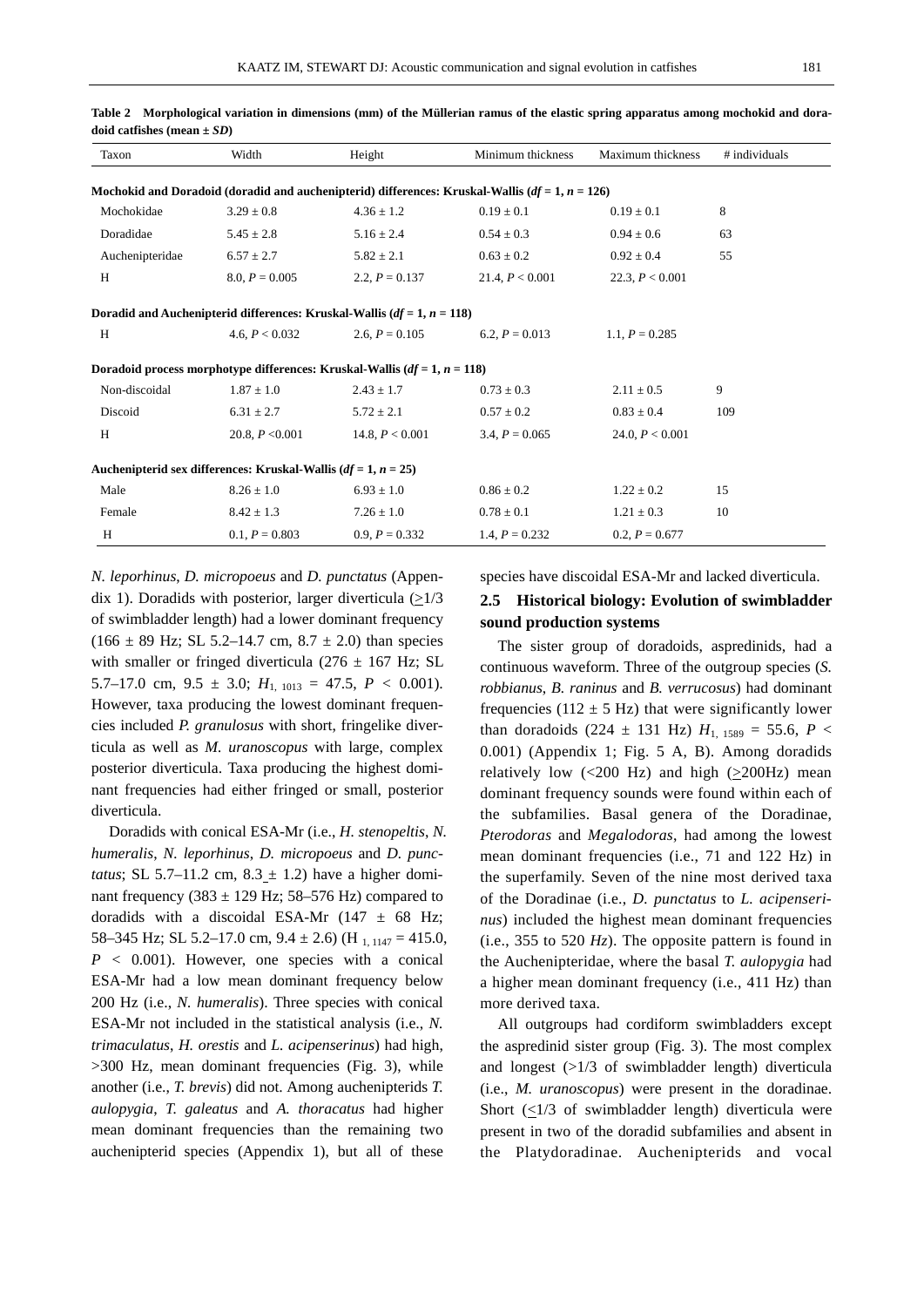

**Fig. 5 Mean dominant frequency for individuals of different species** 

**A**. Doradids (*Platydoras* and *Doras* species pooled). **B**. Auchenipterids and outgroups: *Bunocephalus* (aspredinid), *Batrochoglanis* (pseudopimelodid), *Synodontis* (mochokid); see Appendix 1 for species designations. Two individuals of *O. eigenmanni* had the same overlapping values (7.0 cm, 144 Hz).

and nonvocal outgroup taxa lacked diverticula. Discoidal ESA-Mr were basal to the doradoids, and conical ESA-Mr distribution indicated a derived condition within the doradid subfamily Doradinae (Fig. 3).

## **3** Discussion

### **3.1 Sound signal variation**

We found exceptional waveform and frequency diversity among swimbladder disturbance sounds of doradoid catfishes (Fig. 1, Appendix 1). Swimbladder disturbance sounds of doradid and auchenipterid catfishes were first reported by Kastberger (1977) as harmonic "grunts". Doradoid continuous swimbladder disturbance sounds are similar to agonistic sounds, while pulsed sounds are similar to male courtship sounds, both types sampled from undisturbed social contexts for the same individuals that had been recorded in the field (Kaatz, 1999). Kaatz and Lobel (2001) described the sounds of *O. eigenmanni*, characterizing duration and waveform. Waveform can vary within a species depending on frequency (Fine et al., 2001). Although it is not known if fishes can detect waveform variation, sound components that determine waveform envelope vary among males of a marine toadfish and are proposed to play a role in individual recognition (Amorim and Vasconcelas, 2008). We report the first evidence of pulsed swimbladder sounds in catfishes (Fig. 1 B, D). These temporal characteristics are determined by neurological not gross morphological vocal traits (Kastberger, 1977). Species recognition in fishes has been demonstrated for pulsed sounds (Verzijden et al., 2010). It is likely that an examination of doradoid species in reproductive field con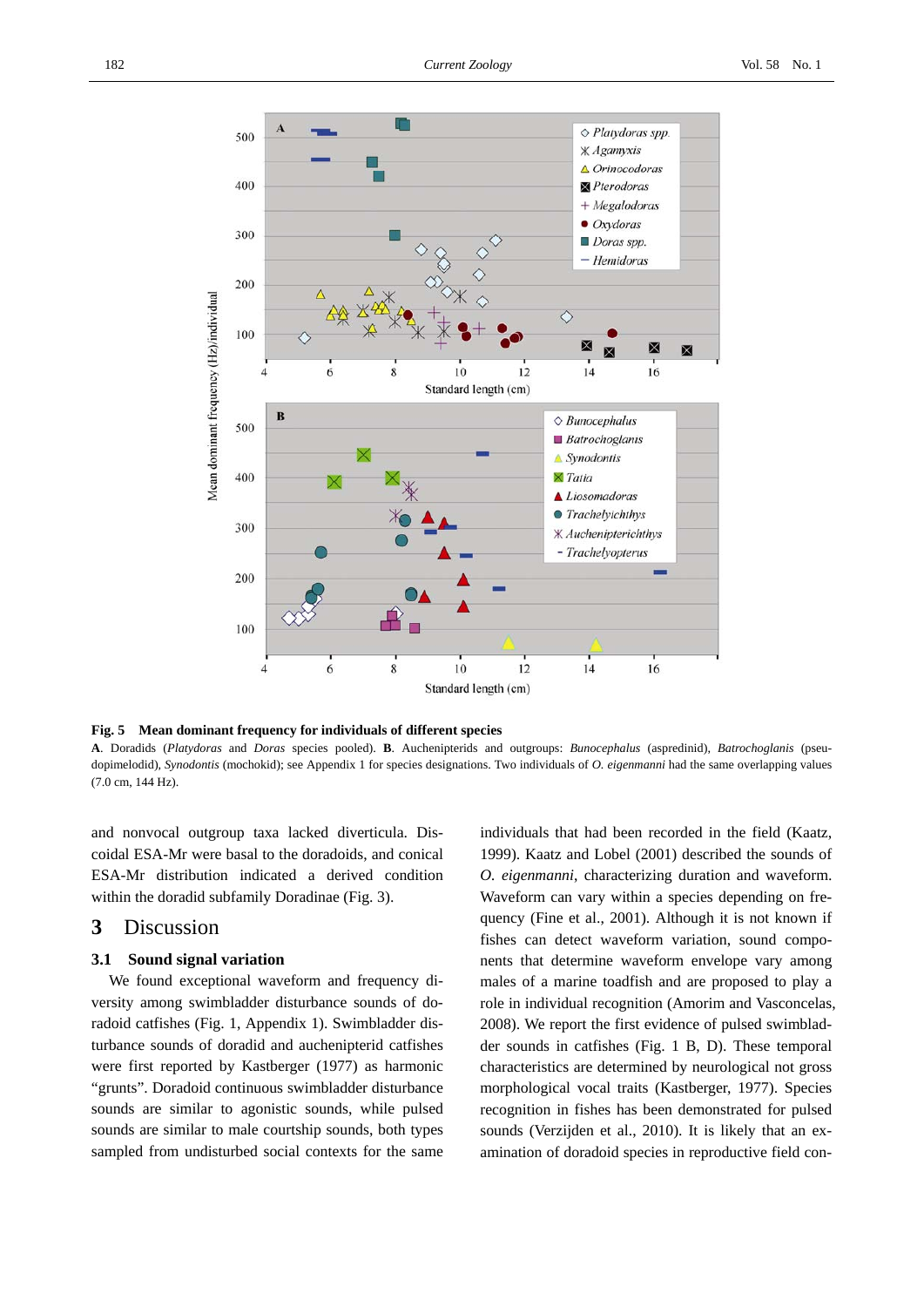ditions could reveal larger repertoire sizes, more call types and higher amplitude calls because physiological condition can alter fish vocal mechanisms, modifying their vocal ability (Fine, 1978; Connaughton et al., 1997; Connaughton et al., 2002).

## **3.2 Vocal mechanism design: swimbladder shape and muscles**

The relationship of vocal mechanism design to call variation is of key interest to fish bioacousticians (Demski et al., 1973; Ladich et al., 2006). Swimbladder shape can affect directionality of sounds in toadfishes (Barimo and Fine, 1998), but swimbladder resonant properties do not contribute to call frequency (Fine et al., 2001); neither do changes in swimbladder size (Fine et al., 2009). However, the resonance property of diverticula in vocal fishes has not been examined. Doradoids are a group in which this could be tested (Fig. 3) as the ESA of catfishes has been hypothesized to pulsate the swimbladder (Parmentier and Diogo, 2006), and the damping characteristics of those swimbladders have not been examined.

Muscle mass correlated with male mating success in a gadid (Rowe and Hutchinson, 2008). Total vocal muscle mass of doradoids (Table 1) exceeds that of similar sized ophidiids (Nguyen et al., 2008) and is similar to several sciaenid species (Hill et al., 1987). Doradoid SMSI was less than in sciaenids (Connaughton et al., 1997) but overlapped with *Porichthys notatus* (Brantley and Bass, 1994).

## **3.3 Hypothesized vocal mechanism components: diverticula**

Three hypotheses have been proposed for diverticula function in vocalization of living poikilotherms. Dufosse (1874, translated in Sorenson, 1894–5, pg. 226) indicated an association between the largest diverticula of swimbladders in sciaenids and vocal muscles lacking aponeuroses, concluding that this association amplified call intensity. Sorenson (1894–5) similarly proposed that complex swimbladder diverticula enhance amplitude in the tropical doradid *Pterodoras granulosus* (reported as *Doras maculatus*). Marshall (1962) proposed that differences in swimbladder diverticula might contribute to interspecific call variation in vocal fishes. The third hypothesis is based on a terrestrial analog of diverticula function of a vocal reptile (Young, 1991). An experimentally tested model of the diverticulated esophagus of a snake demonstrated that the addition of diverticula altered resonance properties that caused a drop in dominant frequency.

Among doradoids the highest amplitude vocalizer, *L.* 

*morrowi*, had a cordiform swimbladder with a tough opaque tunic that lacked diverticula, which runs counter to the amplitude enhancement hypothesis. One of the most complex calls was produced by a species with the most elaborate diverticula, *M. uranoscopus*. However two other species (*T. galeatus* and *T. aulopygia*) lacking diverticula also produced pulsed calls with complex waveforms. Some catfish taxa that we examined with swimbladder diverticula did produce lower dominant frequency sounds, supporting the frequency-drop hypothesis, but others did not (Fig. 3). If diverticula cause a drop in dominant frequency in some species, the adaptive function could be to produce sounds within a quiet window in an otherwise noisy, signal-masking aquatic environment (Lugli, 2010). Swimbladder variation of doradids includes internal chamber partitioning (Eigenmann, 1925), which we did not examine. How this aspect of swimbladder morphology might affect sound production resonance properties also remains unexamined.

## **3.4 Vocal mechanism design: elastic spring apparatus**

ESA-Mr that are discoidal had a greater surface area for muscle attachment (greater width and height) compared to conical ESA-Mr (Table 2), supporting a hypothesis that the discoidal ESA-Mr species could have larger vocal muscles that would produce greater sound intensities (Fine et al., 2009). Tavolga (1962) illustrates with spectrograms that simultaneous stimulation of both ariid ESA vocal muscles increased intensity in higher harmonics, suggesting that frequency could be dynamically modified. Tavolga (1962) also hypothesized that species differences in ESA-Mr compliance determined differences in sound frequency. In our study, *Nemadoras leporhinus* consistently produced high dominant frequency sounds and its ESA-Mr (Fig. 4D) has the narrowest and most flexible attachment stalk of the conical forms that varied significantly among taxa (I. M. Kaatz, pers. obs.). In contrast to ariids, some doradids have elastic connections between the ESA and the body wall providing additional flexibility, what Kastberger (1978) describes as a compound oscillating system. Some high frequency sound producers also produced shorter calls (I. M. Kaatz, pers. obs.). Ophidiids and carapids can produce higher peak frequency sounds with slow vocal muscle contraction (Fine et al., 2007; Parmentier et al., 2006), the former involving specialized bones associated with the swimbladder. A triglid fish with dual swimbladder vocal mechanisms can double its fundamental frequency by alternate muscle contraction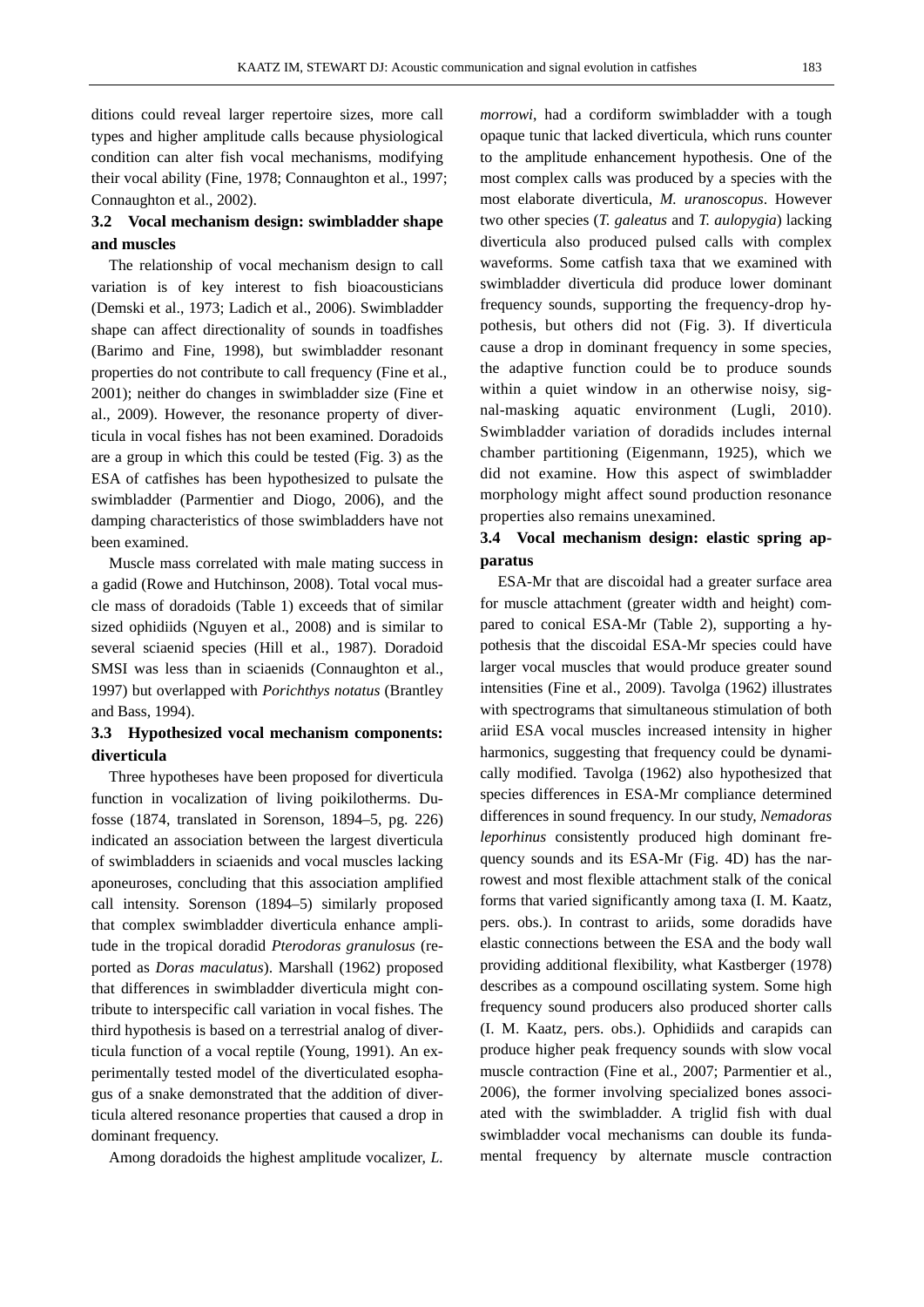(Connaughton, 2004). Doradoids have two separate ESA vocal muscles, but whether they act independently requires further investigation. Increases in fundamental frequencies are also determined by physiological properties of the vocal muscles (Rome, 2006), which we did not examine.

#### **3.5 Vocal signal diversity and evolution**

Among vocal fishes, evolution of low frequency sound signals has been evaluated for gobies (Malavasi et al., 2008) and toadfishes (Rice and Bass, 2009). Goby species show differences in dominant frequency based on body size, a less likely explanation for most doradoid species differences over the ranges we sampled (Fig. 5). Variation in toadfish sounds and mechanisms indicated that a two-voice system in some species can significantly impact sound signals (Rice et al., 2011), a possibility for doradoids that also have two separate vocal muscles.

Diverticula are lacking in aspredinids (Friel, 1994), basal doradid genera (*Wertheimeria*, *Kalyptodoras*; Higuchi, 1992) and basal auchenipterids (Ferraris, 1988; but see Walsh, 1990, for derived taxa), so we infer that this condition is ancestral for doradoids. The prevalence of diverticula within doradids, in other vocal catfish families (ariid *Osteogeneiosus* sp., Marceniuk and Birindelli, 2010; Pimelodid *Calophysus macropterus*, Bridge and Haddon, 1894, reported as *Pimelodus macropterus*), and other non-siluriform vocal fish families (Evans, 1940; Evans, 1973; Ramcharitar et al., 2006; Fine et al., 2007; Paulin, 1988; Marshall, 1967) raises questions about their effect on vocalization, even though we did not find consistent evidence for effects. The great varieties of modifications of the derived conical ESA-Mr in doradids (Higuchi, 1992) raise similar questions about their effect on vocal signals. An ESA-enhanced vocal mechanism has independently evolved at least five times among catfishes (Parmentier and Diogo, 2006) indicating the recurrent adaptive value of these vocal structures to catfishes.

Swimbladder sounds of aspredinids suggest a low (i.e., mean of 133 Hz) ancestral dominant frequency for the superfamily including doradoids. Dominant frequency varied among doradoid families and species (Fig. 3). Some species' very low frequency sounds might be explained by larger body size (e.g., *P. granulosus*; Fig. 5 A), but for other species this does not seem to be the case (e.g., *T. galeatus*; Fig. 5 B). Differences in dominant frequency among doradoid species could be independently derived specializations that contribute to vocalization diversity and, in combination with other vocal

signal traits could facilitate individual (Amorim and Vasconcelas, 2008) or species recognition among these nocturnal fishes and/or those that live in turbid, light-limited environments. The low dominant frequencies in doradoid catfishes were present in some predominantly solitary, nocturnal and benthic species (e.g., *O. eigenmanni*, *N. humeralis, L. morrowi*; I. M. Kaatz, pers. obs.), while high dominant frequencies were found in significantly more socially aggregating (Ferraris, 1991) and mid-water species (I. M. Kaatz, pers. obs.) like *D. micropoeus*, *N. leporhinus* and *T. aulopygia*, although exceptions to this pattern can also be cited. Ariids produce sounds with fundamental frequencies of 400 Hz in nocturnal schools (potentially contact calls) and 150 Hz when restrained (Tavolga, 1962), indicating that they can modify their call frequency according to context and motivation. Doradoids produced a wide range of dominant frequencies during disturbance (Appendix 1), with some species having a greater range than others (e.g., *P. granulosus*, narrow range; *N. humeralis*, wide range), indicating flexibility in sound trait frequency. These findings emphasize the importance of investigating undisturbed vocal contexts among doradoids in order to further understand patterns of vocal trait diversity and evolution. Alternative evolutionary hypotheses for doradoid structural variation highlighted in this paper are: 1) that diverticula serve some nonvocal function, and 2) that ESA components have been modified under the constraints of an independent ecological adaptive radiation rather than for signal functions. The latter is especially interesting because it could reveal the design limits under which a functional vocal mechanism can persist in a fish lineage.

#### **3.6 Future directions**

New studies should further examine differences of sounds among taxa by considering additional bioacoustic traits and testing hypotheses with functional morphology analyses. Field work on the soundscape of Neotropical aquatic habitats is also lacking. Passive acoustic detection of taxon specific catfish sounds applied in the field could help in identifying spawning aggregations, assessing local fish species diversity, and monitoring local fish population abundances. Such field studies, thus could contribute to developing programs for conservation and management of ichthyofaunas (Lobel, 2002; Luczkovich et al., 2008; Mann et al. 2008).

**Acknowledgments** All fishes were maintained at SUNY College of Environmental Science and Forestry and handled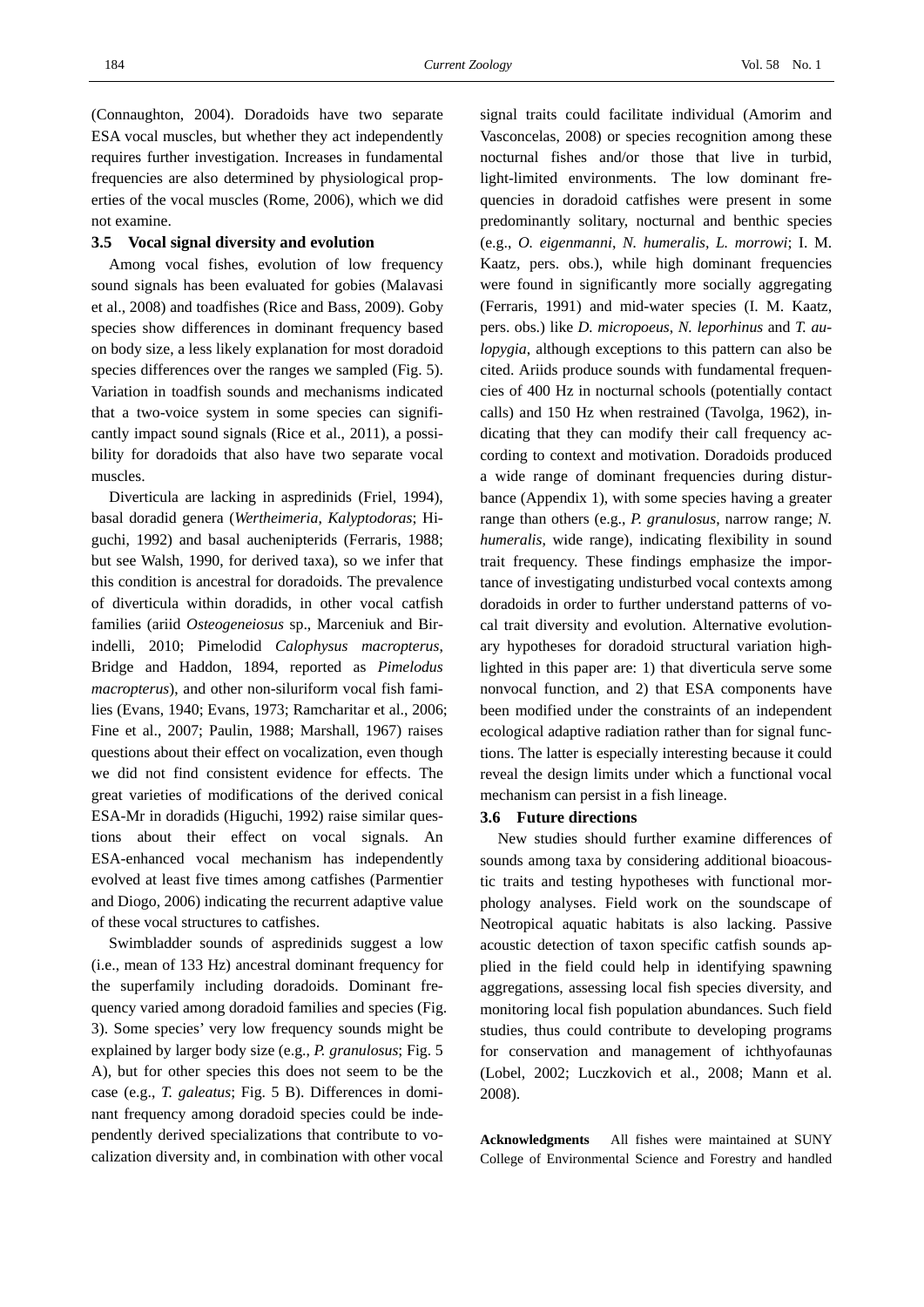according to IACOC guidelines. Formalin or alcoholpreserved vouchers for several of the taxa have been deposited in the fish collection at Cornell University. We especially thank P. S. Lobel, without whose technical expertise, internship training (to IMK at WHOI) and mentoring, this project would not have been possible. Also thanks to A. Cognato, L. Danforth, R. Greenfield, G. Eckstein, C. Estes, M. Romeo, S. Van Camp, A. Amaral, W. Leibel and T. Mroz for aquarist support and procuring of imported fishes. This work was supported, in part, by SIGMA XI Student Research and Barbara T. Sussman grants, and by graduate assistantships to IMK from SUNY-ESF.

#### **References**

- Akamatsu T, Okumura T, Novarini N, Yan HY, 2002. Empirical refinements applicable to the recording of fish sounds in small tanks. J. Acoust. Soc. Am. 112: 3073–308
- Amorim MCP, 2006. Diversity of sound production in fish. In: Ladich F, Collin SP, Moller P, Kapoor GP eds. Communication in Fishes, Vol.1. Enfield, NH: Science Publishers Inc., 71–105.
- Amorim, MCP, Vasconcelas RO, 2008. Variability in the mating calls of the Lusitanian toadfish *Halobatrachus didactylus*: Cues for potential individual recognition. J. Fish Biol. 73: 1267–1283.
- Amorim MCP, Simoes JM, Mendonca N, Bandera N, Almada VC et al., 2010. Lusitanian toadfish song reflects male quality. J. Exp. Biol. 213: 2997–3004.
- Barimo JF, Fine ML, 1998. Relationship of swim-bladder shape to the directionality pattern of underwater sound in the oyster toadfish. Can. J. Zool. 76: 134–143.
- Bass AH, Clark CW, 2003. The physical acoustics of underwater sound communication. In: Simmons AM, Fay RR, Popper AN eds. Handbook of Auditory Research. New York: Springer, 15–64.
- Birindelli J, Sousa LM, Sabaj Perez MH, 2009. Morphology of the gas bladder in thorny catfishes (Siluriformes: Doradidae). Proc. Acad. Nat. Sci. Phil. 158: 261–296.
- Birindelli JLO, 2010. Relações Filogenéticas da Superfamília Doradoidea (Ostariophysi, Siluriformes). Ph.D. Dissertation. São Paulo: University of São Paulo.
- Birindelli JLO, Fayal DF, Wosiacki WB, 2011. Taxonomic revision of thorny catfish genus *Hassar*. Neotrop. Ichthyol. 9: 515–542.
- Brantley RK, Bass AH, 1994. Alternative male spawning tactics and acoustic signals in the plainfin midshipman fish *Porichthys notatus* Girard (Teleostei, Batrachoididae). Ethology 96: 213–232.
- Bridge TW, Haddon AC, 1894. Contributions to the anatomy of fishes. ii. The air-bladder and Weberian ossicles in siluroid fishes. Phil. Trans. Roy. Soc. Lond. (B) 184: 65–334.
- Connaughton MA, Fine ML, Taylor MH, 1997. The effects of seasonal hypertrophy and atrophy on fiber morphology, metabolic substrate concentration and sound characteristics of the weakfish sonic muscle. J. Exp. Biol. 200: 2449–2457.
- Connaughton MA, Fine ML, Taylor MH, 2002. Weakfish sonic muscle: Influence of size, temperature and season. J. Exp. Biol. 205: 2183–2188.
- Connaughton M, 2004. Sound generation in the searobin *Priono-*

*tus carolinus*, a fish with alternate sonic muscle contraction. J. Exp. Biol. 207: 1643–1654.

- Demski LS, Gerald JW, Popper AN et al., 1973. Central and peripheral mechanisms of teleost sound production. Amer. Zool. 13: 1141–1167.
- Dufosse M, 1874. Recherches sur les bruits et les sons expressifs que font enterndre les poisson d'Europe et sur les organes producteurs de ces phenomenes acoustiques ainsi que sure les appareils de l'audition de plusieurs de ces animaux. Ann. Sci. Nat., 5th Ser., 19 & 20: 1–53; 54–134.
- Eigenmann CH, 1925. A review of the Doradidae, a family of South American Nematognathi, or catfishes. Trans. Am. Phil. Soc. 22: 280–365.
- Evans HM, 1940. Brain and Body of Fish: A Study of Brain Patterns in Relation to Hunting and Feeding in Fish. Philadelphia: The Blakiston Company.
- Evans RR, 1973. The swimbladder and associated structures in Western Atlantic sea robins (Triglidae). Copeia 1973: 315–321.
- Ferraris CJ, 1988. The Auchenipteridae: Putative Monophyly and Systematics, with A Classification of the Neotropical Doradoid Catfishes (Ostariophysi: Siluriformes). Ph.D. Dissertation. New York: City University of New York.
- Ferraris CJ, 1991. Catfish in the Aquarium: An Introduction to Catfish Keeping and the Diversity of Catfish Forms and Behavior. Morris Plains, NJ: Tetra Press.
- Ferraris CJ, 2007. Checklist of catfishes, recent and fossil (Osteichthyes: Siluriformes), and catalogue of siluriform primary types. Zootaxa 1418: 1–628.
- Fine ML, 1978. Seasonal and geographic variation of the mating call of the oyster toadfish *Opsanus tau*. Oecologia 36: 45–57.
- Fine ML, Malloy KL, King CB, Mitchell SL, Cameron TM, 2001. Movement and sound generation by the toadfish swimbladder. J. Comp. Physiol. A 187: 371–379.
- Fine ML, Lin H Nguyen BB, Rountree RA, Cameron TM et al., 2007. Functional morphology of the sonic apparatus in the fawn cusk-eel *Lepophidium profundorum* (Gill, 1863). J. Morph. 268: 953–66.
- Fine ML, King CB, Cameron TM, 2009. Acoustical properties of the swimbladder in the oyster toadfish *Opsanus tau*. J. Exp. Biol. 212: 3542–3552.
- Friel JP, 1994. A Phylogenetic Study of the Neotropical Banjo Catfishes (Teleostei: Siluriformes: Aspredinidae). Ph.D. Dissertation. Durham, NC: Duke University.
- Gillooly JF, Ophir AG, 2010. The energetic basis of acoustic communication. Proc. Roy. Soc. Lond. B. Biol. Sci. 277: 1325–1331.
- Higuchi H, 1992. A Phylogeny of the South American Thorny Catfishes (Osteichthyes; Siluriformes, Doradidae). Ph.D. Dissertation. Cambridge, MA: Harvard University.
- Higuchi H, Birindelli JLO, Sousa LM, Britski HA, 2007. *Merodoras nheco*, new genus and species from Rio Paraguay basin, Brazil (Siluriformes, Doradidae), and nomination of the new subfamily Astrodoradinae. Zootaxa 1446: 31–42.
- Hill GL, Fine ML, Musick JA, 1987. Ontogeny of the sexually dimorphic sonic muscle in three sciaenid species. Copeia 1987: 708–713.
- Kaatz IM, 1999. The Behavioral and Morphological Diversity of Acoustic Communication Systems in a Clade of Tropical Cat-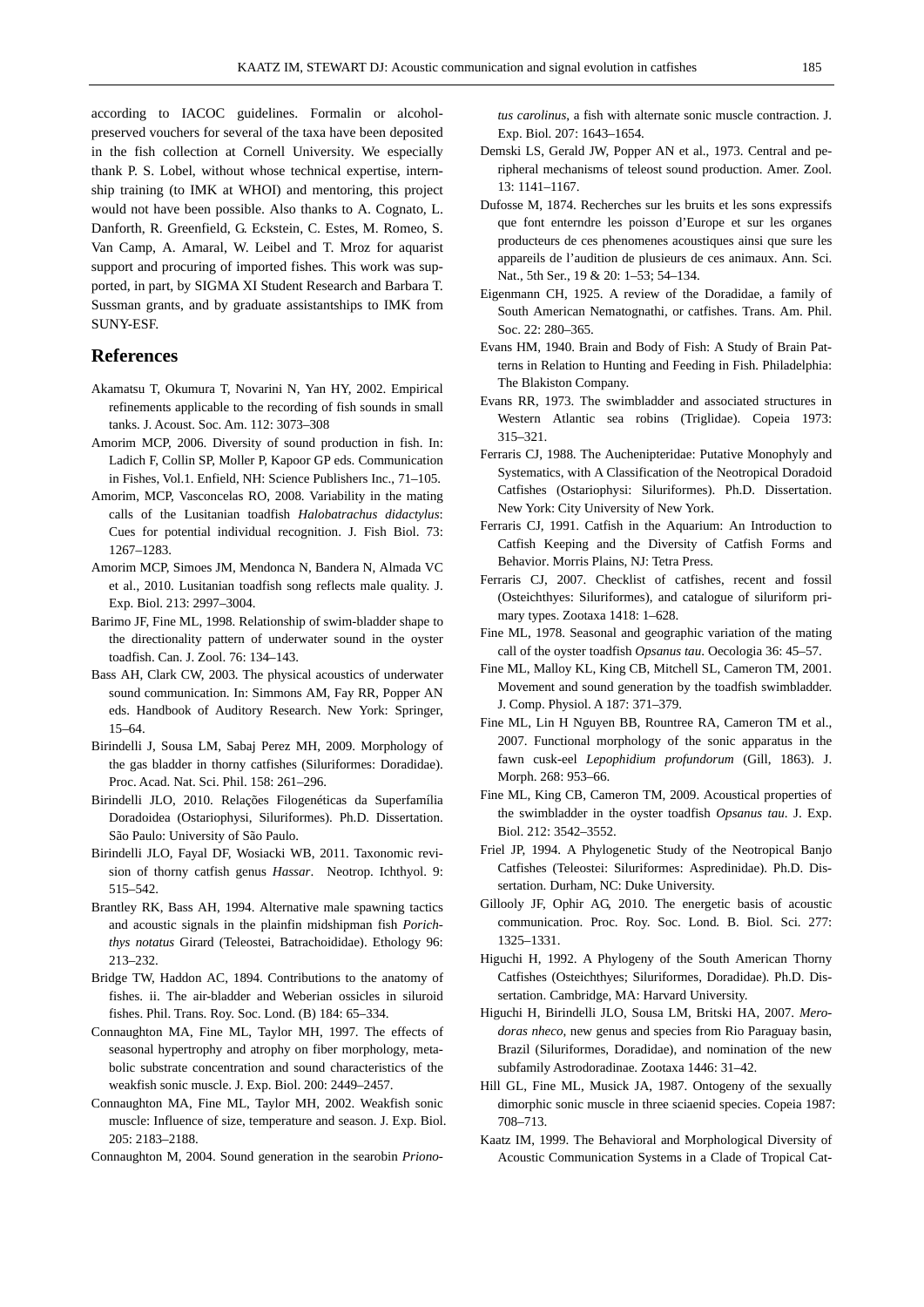fishes (Pisces: Order Siluriformes). Ph.D. Dissertation. Syracuse, NY: SUNY College of Environmental Science and Forestry.

- Kaatz IM, Lobel PS, 2001. A comparison of sounds recorded from a catfish (*Orinocodoras eigenmanni*, Doradidae) in an aquarium and in the field. Biol. Bull. 201: 278–280.
- Kaatz IM, 2002. Multiple sound-producing mechanisms in teleost fishes and hypotheses regarding their behavioral significance. Bioacoustics 12: 230–233.
- Kaatz, IM, Stewart DJ, Rice AN, Lobel PS, 2010. Differences in pectoral fin spine morphology between vocal and silent clades of catfishes (Order Siluriformes): Ecomorphological implications. Curr. Zool. 56: 73–89.
- Kastberger G, 1977. Der Trommelapparat der Doradiden (Siluriformes, Pisces). Zool. Jb. Physiol. 81: 281–309.
- Kastberger G, 1978. Produção de sons em doradideos e auchenopterideos (Siluriformes, Pisces). Acta Amazonica 8: 455–468.
- Ladich F, Bass AH, 1997. Sonic/vocal motor pathways in catfishes: Comparisons with other teleosts. Brain Behav. Evol. 139: 1–15.
- Ladich F, 1997. Comparative analysis of swimbladder (drumming) and pectoral (stridulation) sounds in three families of catfishes. Bioacoustics 8: 185–208.
- Ladich F, 2001. Sound-generating and -detecting motor system in catfishes: Design of swimbladder muscles in doradids and pimelodids. Anat. Rec. 263: 297–306.
- Ladich F, Collin SP, Moller P, Kapoor GP, 2006. Communication in Fishes, Vol.1. Enfield, NH: Science Publishers.
- Lechner W, Ladich F, 2008. Size matters: Diversity in swimbladders and Weberian ossicles affects hearing in catfishes. J. Exp. Biol. 211: 1681–1689.
- Lobel PS, 2001. Acoustic behavior of cichlid fishes. J. Aquaculture Aquat. Sci. 9: 167–186.
- Lobel PS, 2002. Diversity of fish courtship and spawning sounds and application for monitoring reproduction. JASA 112: 2201–2202.
- Lobel PS, Kaatz IM, Rice AN, 2010. Acoustical behavior in coral reef fishes. In: Cole KS eds. Reproduction and Sexuality in Marine Fishes: Patterns and Processes. Berkeley, CA: University of California Press**,** 307–387.
- Luczkovich JJ, Mann DA, Rountree RA, 2008. Passive acoustics as a tool in fisheries science. Trans. Amer. Fish. Soc. 137: 533–541.
- Lugli M, 2010. Sounds of shallow water fishes pitch within the quiet window of the habitat ambient noise. J. Comp. Physiol. Sensory Neural Behav. Physiol. 196: 439–451.
- Malavasi S, Collatuzzo S, Torricelli P, 2008. Interspecific variation of acoustic signals in Mediterranean gobies (Perciformes, Gobiidae): Comparative analysis and evolutionary outlook. Biol. J. Linn. Soc. 93: 763–778.
- Mann DA, Hawkins AD, Jech JM, 2008. Active and passive acoustics to locate and study fish. In: Webb JF, Fay RN, Popper AN eds. Fish Bioacoustics. New York: Springer Science + Business Media LLC**,** 279–309.
- Marceniuk AP, Birindelli JLO, 2010. Morphology of the gas bladder in sea catfishes (Siluriformes: Ariidae). Zootaxa 2579: 59–68.
- Marshall NB, 1962. The biology of sound-producing fishes. Symp.

Zool. Soc. Lond. 7: 45–60.

- Marshall NB, 1967. Sound-producing mechanisms and the biology of deep-sea fishes. In: Tavolga WN eds. Marine Bio-Acoustics. Vol. 2. Oxford: Pergamon Press**,** 123–133.
- McKibben JR, Bass AH, 1998. Behavioral assessment of acoustic parameters relevant to signal recognition and preference in a vocal fish. J. Acoust. Soc. Amer. 104: 3520–3533.
- Moyer G, Burr BM, Krajeski C, 2004. Phylogenetic relationships of thorny catfishes (Siluriformes: Doradidae) inferred from molecular and morphological data. Zool. J. Linn. Soc. 140: 551–575.
- Myrberg AA Jr., Spanier E, Ha SJ, 1978. Temporal patterning in acoustical communication. In: Contrasts in Behavior. Reese ES, Lighter FJ eds. New York: Wiley-Interscience**,** 137–179.
- Myrberg, AA Jr., Ha SJ, Shamblott MJ, 1993. The sounds of the bicolor damselfish *Pomacentrus partitus*: Predictors of body size and a spectral basis for individual recognition and assessment. J. Acoust. Soc. Amer. 94: 3067–3070.
- Nguyen TK, Lin H, Parmentier E, Fine ML, 2008. Seasonal variation in sonic muscles in the fawn cusk-eel *Lepophidium profundorum*. Biol. Lett. 4: 707–710.
- Parmentier E, Lagardere JP, Vandewalle P, Fine ML, 2005. Geographical variation in sound production in the anemonefish *Amphiprion akallopisos*. Proc. Roy. Soc. Lond. B Biol. Sci. 272: 1697–1703.
- Parmentier E, Diogo R, 2006. Evolutionary trends of swimbladder sound mechanisms in some teleost fishes. In: Ladich F, Collin SP, Moller P, Kapoor BG eds. Communication in Fishes, Vol. 1. Enfield, NH: Science Publishers. 43–68.
- Parmentier E, Lagardere J-P, Braquegnier J-P, Vandewalle P, Fine ML, 2006. Sound production mechanisms in carapid fish: First example with a slow sonic muscle. J. Exp. Biol. 209: 2952–2960.
- Parmentier E, Bouillac G, Dragecevic B, Dulcic J, Fine ML, 2010. Call properties and morphology of the sound-producing organ in *Ophidion rochei* (Ophidiidae). J. Exp. Biol. 213: 3230–3236.
- Paulin CD, 1988. Swimbladder structure in morid cods (Pisces: Gadiformes). Copeia 1988: 450–454.
- Ramcharitar J, Gannon DP, Popper AN, 2006. Bioacoustics of fishes of the family Sciaenidae (croakers and drums). Trans. Am. Fish. Soc. 135: 1409–1431.
- Rice AN, Bass AH, 2009. Novel vocal repertoire and paired swimbladders of the three-spined toadfish *Batrachomoeus trispinosus*: Insights into the diversity of the Batrachoididae. J. Exp. Biol. 212: 1377–1391.
- Rice AN, Land BR, Bass AH, 2011. Nonlinear acoustic complexity in a fish "two-voice" system. Proc. R. Soc. B Biol. Sci. (1–7) doi: 10.1098/rspb.2011.0656
- Rome LC, 2006. Design and function of superfast muscles: New insights into the physiology of skeletal muscle. Ann. Rev. Physiol. 68: 193–221.
- Rowe S, Hutchinson JA, 2008. A link between sound producing musculature and mating success in Atlantic cod. J. Fish Biol. 72: 500–511.
- Sabaj MH, 2005. Taxonomic assessment of *Leptodoras* (Siluriformes: Doradidae) with descriptions of three new species. Neotrop. Ichthyol. 3: 637–678.
- Sorenson W, 1894–1895. Are extrinsic muscles of the air-bladder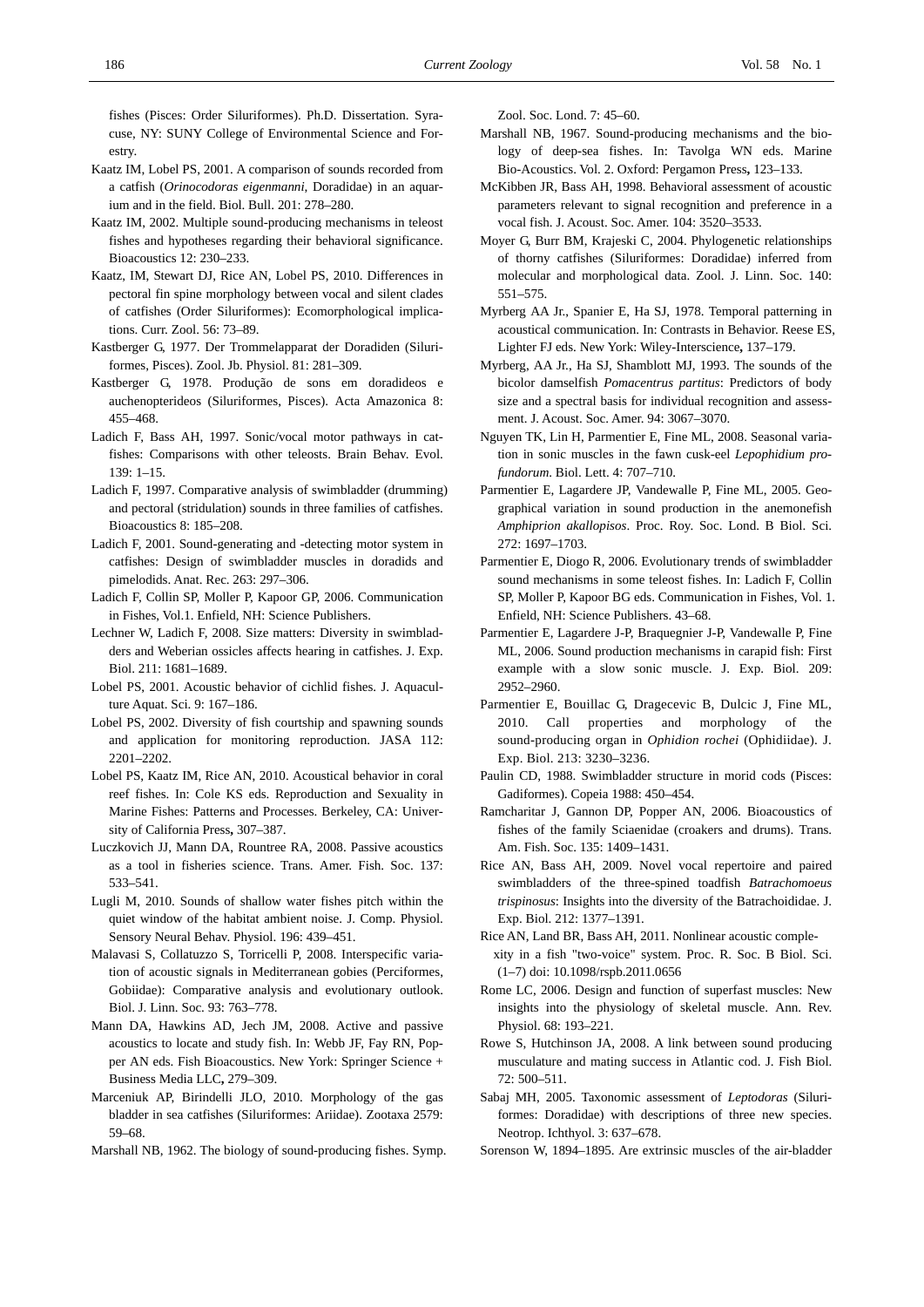in some Siluroidae and the "elastic spring" apparatus of others subordinate to the voluntary production of sounds? What is according to our present knowledge, the function of the Weberian ossicles? J. Anat. Physiol. 29: 109–139; 205–229; 399–423; 518–552.

- Sprague MW, 2000. The single sonic muscle twitch model for the sound-production mechanism in the weakfish *Cynoscion regalis*. J. Acoust. Soc. Am. 108: 2430–2437.
- Sullivan JP, Lundberg JG, Hardman M, 2006. A phylogenetic analysis of the major groups of catfishes (Teleostei: Siluriformes) using rag1 and rag2 nuclear gene sequences. Mol. Phylogenet. Evol. 41: 636–662.
- Tavolga WN, 1962. Mechanisms of sound production in the Ariid catfishes *Galeichthys* and *Bagre*. Bull. Am. Mus. Nat. Hist. 124: 1–30.
- Verzijden MN, Heusden J, Bouton N, Witte F, Cate C et al., 2010. Sounds of male Lake Victoria cichlids vary within and between species and affect female mate preferences. Behav. Ecol. 21: 548–555.
- Walsh SJ, 1990. A Systematic Revision of the Neotropical Catfish Family Ageneiosidae (Teleostei: Ostariophysi: Siluriformes). Ph.D. Dissertation. Gainesville, FL: University of Florida.
- Webb JF, Smith WL, 2006. The laterophysic connection and swim bladder of butterflyfishes in the genus *Chaetodon* (Perciformes: Chaetodontidae). J. Morphol. 267: 1338–1355.
- Wysocki LE, Ladich F, 2003. The representation of conspecific sounds in the auditory brainstem of teleost fishes. J. Exp. Biol. 206: 2229–2240.
- Young BA, 1991. The morphological basis of "growling" in the king cobra *Ophiophagus hannah*. J. Exp. Zool. 260: 275–287.